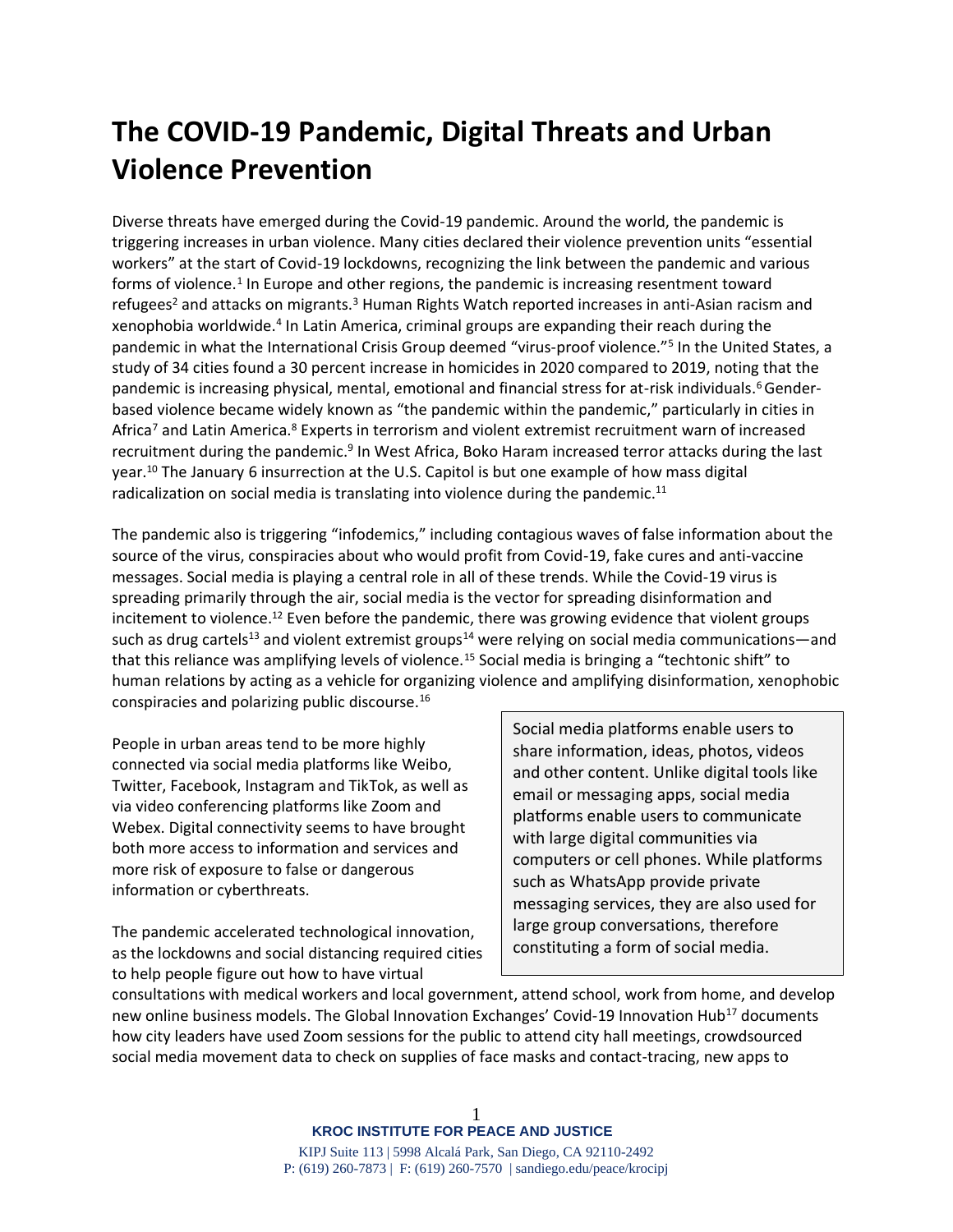address fake news, and new digital networks to enable more people to work and attend school from home.

City leaders around the world are keen to harness the positive power of social media to interrupt cycles of violence and to counter negative social media trends. Law enforcement in particular are finding social media a potent tool for identifying potential threats of violence, as well as communicating and building trust with communities. City leaders and communities are trying to keep up with the rapid expansion and explosion of new technologies that can bring communities greater empowerment and inclusion but also increased risk of hate and violence, particularly during the pandemic.

This brief offers city leaders ideas for and examples of urban innovations in the use of social media to address various forms of violence during the Covid-19 pandemic.

# **Research Methodology**

Research took place primarily online and via interviews during November and December 2020. Search terms focused on examples of city actors working to prevent violence in the wake of COVID-19 related to social media, including responding to disinformation or incitement to violence promoted online, as illustrated in Figure 1. Where case studies from city actors could not be found, the brief drew on examples from state leaders, civil society and international organizations. According to this analysis, the UN system has done the most to create social media-based methods of addressing urban violence during the pandemic.



This brief explores forms of harm or violence that have accompanied the pandemic. The research draws on Peacetech Lab's Covid Violence Tracker, which finds that the primary forms of pandemic-related violence are gender-based and xenophobic violence.<sup>18</sup> It also explores the ACLED Covid Disorder Tracker covering violence and protests related to the pandemic.<sup>19</sup> Unlike these trackers, this brief does not cover protests or excessive use of force by police related to enforcing lockdowns or pandemic restrictions. This research focuses instead on the following forms of violence in urban areas (illustrated in greater detail below): Harms from lack of access to information or from disinformation; xenophobic violence; criminal, drug and gang violence; violent extremism; and gender-based violence.

In each of these areas, the brief offers examples of and recommendations for how city leaders have used or could use social media to counter these threats. The brief concludes with a series of recommendations detailing how urban leaders can simultaneously reinforce both positive public health messaging and public safety priorities via social media.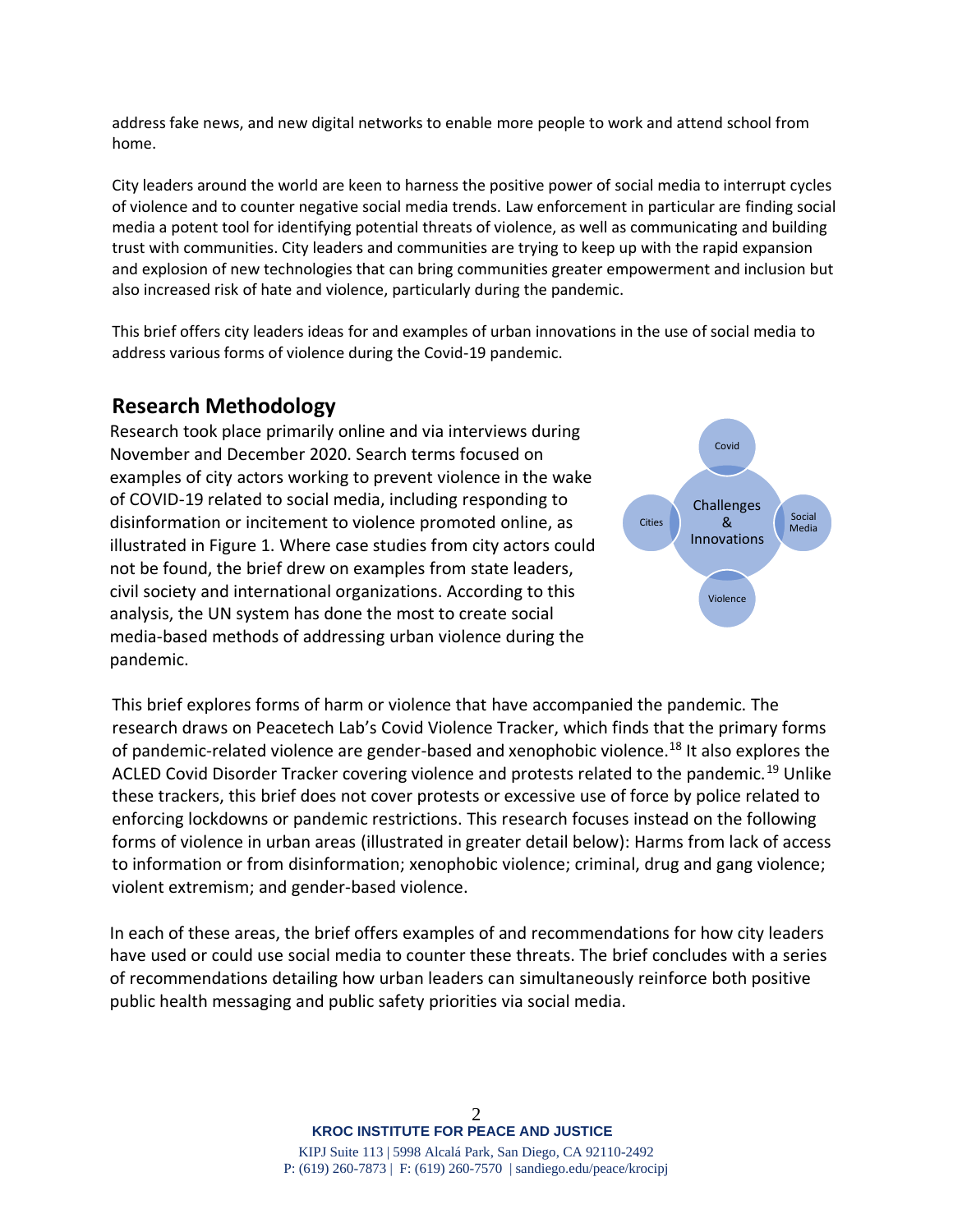# **What Is Unique about Social Media Communication?**

Social media is a potent new force in human history and a massive technological experiment that can be used to benefit and harm society. Social media is used to organize gang fights, to distribute violent pornography, to exploit children, to threaten minority groups, and to recruit new members to violent extremist groups. Social media is also used to offer webinars on women's empowerment, preventing gang violence, or countering hate speech. Authorities use social media to create communication channels between governments and the communities they serve to inform them of threats and how to stay safe. And communities and civil society groups use social media to share their stories of resilience and recovery.

Communication on the internet is distinct from communication via other "legacy" media such as radio, television or print news.<sup>20</sup> When compared to television or newspapers, a message on social media can travel faster, reaching millions of people around the planet instantaneously. Whereas legacy media's gatekeepers filter public information, digital technologies enable a single person to instantly post a false message about Covid-19 to millions of people around the world. Digital technologies allow groups of people to communicate with each other about Covid-19, gang violence or any other related topic by creating a shared digital space or "room" for discussion. With digital technology, a person can post a message on any topic with near total freedom of content, unhampered by editors, to millions of people with no or low cost. Unlike legacy media, information shared on social media carries legitimacy based on relationships, a dynamic known as social confidence. When people share either true or false information about Covid-19 online, they endorse that information, increasing the likelihood that their friends will consider that information important.

Social media also enables authorities to track data in new ways, with both positive and negative implications. On the one hand, scientists and health officials can collect and share Covid-19 data in real time, providing instant data on cases and deaths in different regions of the world.<sup>21</sup> On the other hand, with the ability to track users' locations, friends, interests and digital activities, some governments have used the pandemic to greatly increase social media surveillance and repression of political opponents.<sup>22</sup>

In addition, social media platforms operate on a different economic model than legacy media. Access to most social media platforms is free because users are the product, not the client. Political and corporate advertisers pay platforms for access to users. Platforms collect information from users about their interests and identities. The more information a platform can gather about users, the more they profit. Advertisers are able to target audiences more receptive to their ideas or products, making advertising on social media more effective than on legacy media. Platform designers use neuroscience and psychological research to keep users on platforms longer with emotionally-engaging colors and buttons and algorithms that show users sensational content. Some scholars argue social media addiction is built into the design. With Covid-19's lockdowns and restricted movement, unemployment and canceled schools, more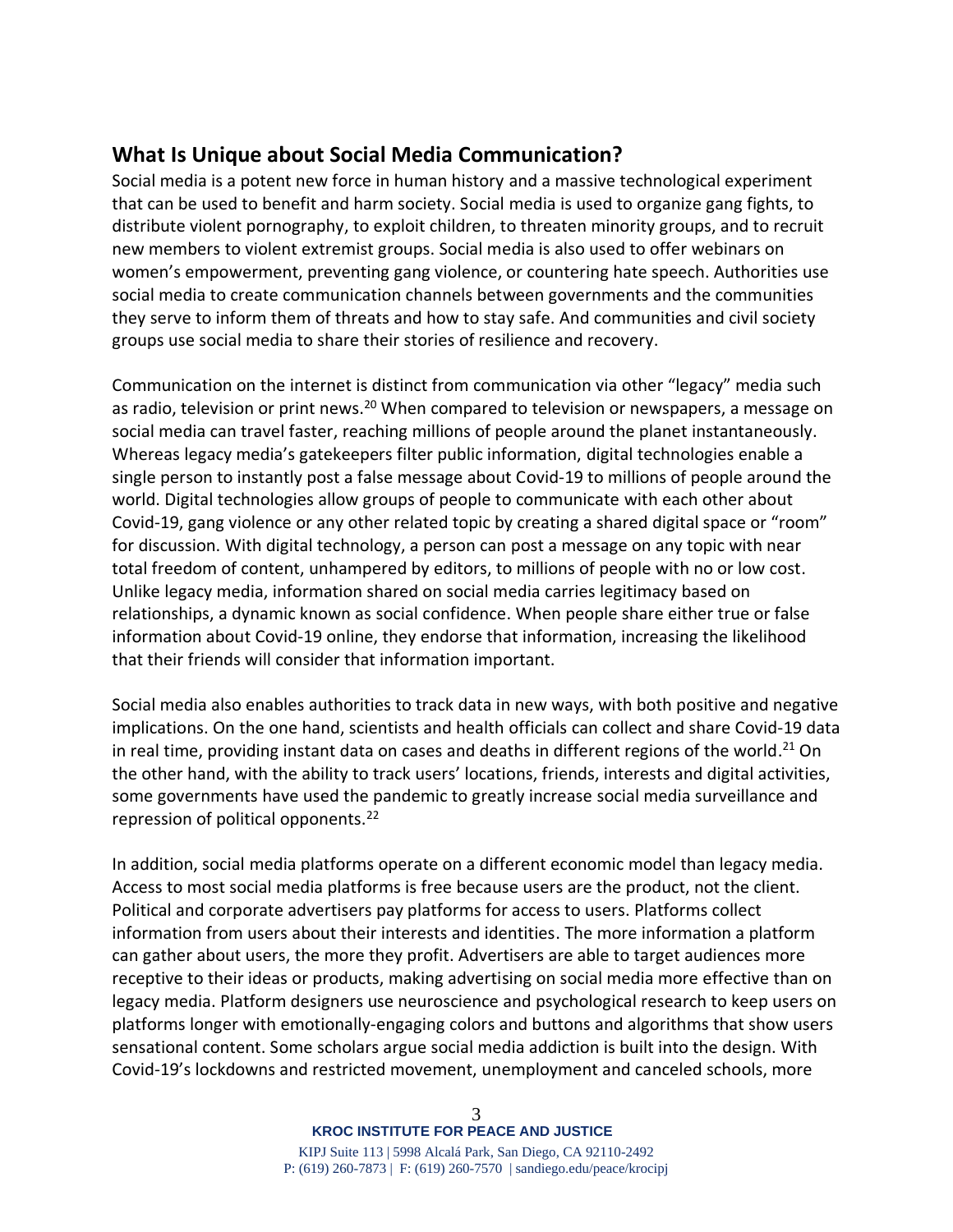people spent more time on social media. Researchers in a variety of countries found significant increases in the use of digital technology during the pandemic, as well as increased mental stress related to social media. $^{23}$ 

# **Types of Harm Related to Social Media and Covid-19**

During the pandemic, social media fueled multiple forms of harm. Even before the pandemic, a large body of research documented the negative emotional impact of time spent on social media, particularly for youth.<sup>24</sup> With the pandemic and the additional anxiety, stress, economic insecurity and social isolation it has brought, these negative effects of social media are compounded, resulting in a wide range of mental illnesses, including self-harming behaviors not covered here. This brief focuses on forms of harm related to and resulting from both a lack of digital access and the spread of false or harmful information. Implications are described briefly below.

### *Information Access*

The World Economic Forum warns that the pandemic exposes the digital divide. Half of the global population have no access to the internet, and during the pandemic that means they have less access to health warnings, online services and other life-saving information.<sup>25</sup> A survey of U.S. city technology offices conducted by the Urban Institute found that "digital inequities and the digital divide [could lead] to higher rates of death" if communities without the internet did not have access to information about Covid-19, or were unable to work from home, attend school from home, complete homework on time, or access city services. Small businesses without an online presence, most often found in low-income communities, had a more difficult time surviving than those businesses that moved part or all of their services online. Four out of five U.S. survey respondents reported that the highest-demand technologybased city services included Covid-19 informational pages on small business loans, unemployment and food assistance.<sup>26</sup>

#### *Pandemic Disinformation*

Soon after the pandemic began, the World Health Organization announced that an explosion of information, much of it untrue, was emerging. This "infodemic" has contributed to a variety of harms, including increases in violence against medical workers and minority groups. A global study of disinformation related to the pandemic in 87 countries and 25 different languages published in the *[American Journal of Tropical Medicine and Hygiene](http://www.ajtmh.org/content/journals/10.4269/ajtmh.20-0812;jsessionid=-ETrfB53Hw7IIHnlp2BbSu4i.ip-10-241-1-122)* found that during the first few months of the pandemic approximately 800 people died, 5,800 people were admitted to the hospital and 60 people developed complete blindness as a result of dangerous disinformation promoting drinking methanol as a cure. <sup>27</sup> The article also records dozens of conspiracy theories about who created the virus to make profit, who was using the virus as a biological weapon to weaken other religious or ethnic groups, or who was using the virus to wage an economic war on other countries.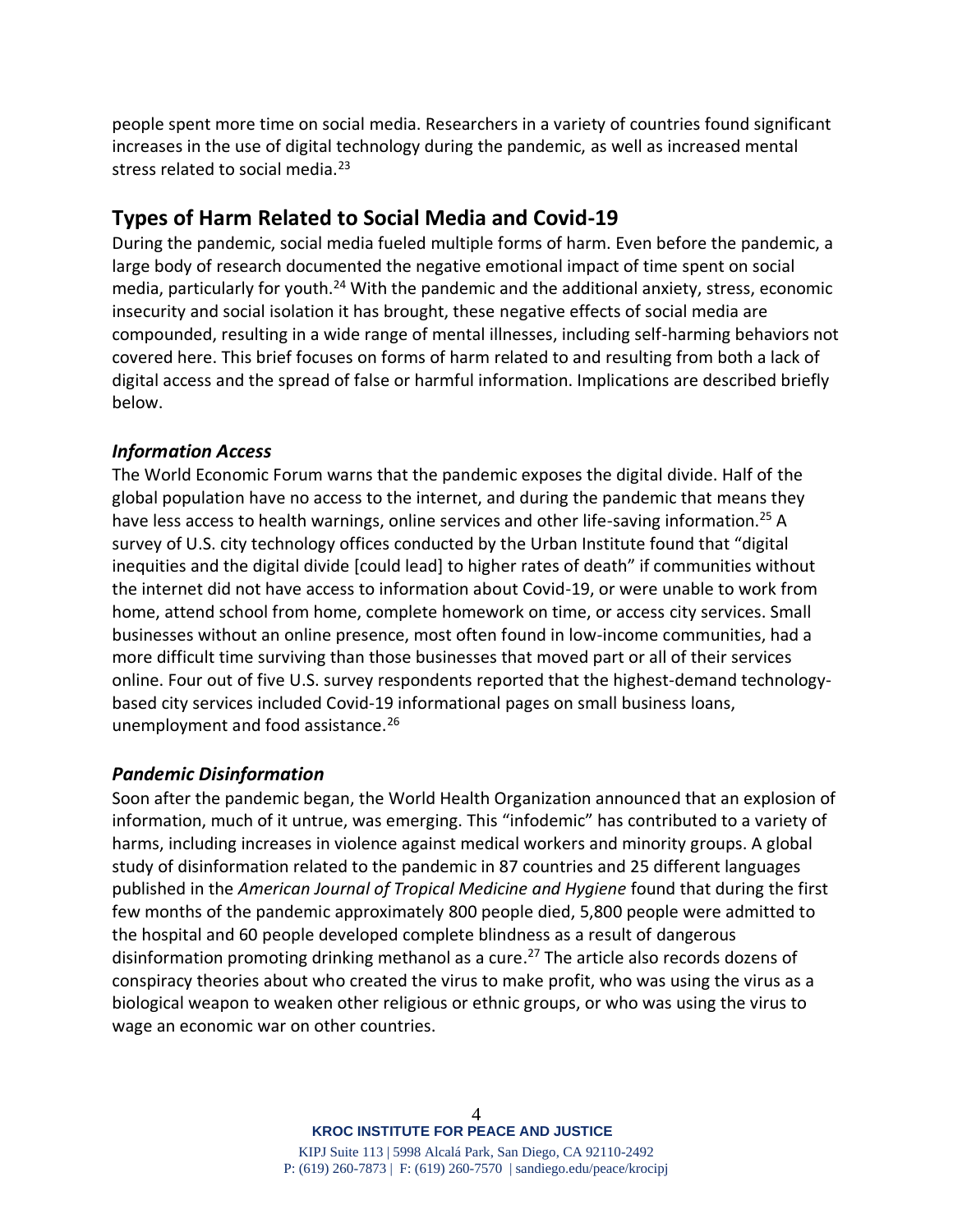- In Colombia, false rumors on WhatsApp accused doctors of running a "Covid cartel" to profit from the pandemic. The rumor caused distrust of and threats toward medical staff, with some patients dying because they were fearful of seeking treatment.<sup>28</sup>
- Mexico's Ministry of Interior documented 47 cases of aggression toward health workers by April 28, and some doctors and nurses avoided public transport and taxis to prevent attacks.<sup>29</sup>

# *Xenophobia and Ethnic, Racial and Religious Identity-Based Violence*

The "infodemic" also included "Coronaphobia": the racist blaming of people from China (or anywhere in Asia) or of Jews, Muslims, immigrants or any minority group, spread primarily on social media. United Nations Secretary-General António Guterres observed that the Covid-19 pandemic has created "a tsunami of hate and xenophobia, scapegoating and scaremongering," adding that "[a]nti-foreigner sentiment has surged online and in the streets..."<sup>30</sup> Crises and disasters are often opportunities for those driving xenophobia and identity-based discrimination. Psychologists have long analyzed the human tendency to blame other groups, particularly in the midst of a disaster.

- In Țăndărei, Romania, xenophobic false accusations blaming Roma people for spreading Covid-19 circulated mostly on private social media messaging applications.<sup>31</sup>
- In Masanchi, Kazakhstan, mobs carried out a deadly pogrom against the Dungan population, who are Muslims of Chinese descent, charging they spread the virus.<sup>32</sup>
- In Delhi, India, social media accelerated Islamophobic accusations against all Muslims after a meeting of the Islamist group Tablighi Jamaat (TJ) became a super-spreader event.
- South Africa built a wall in an attempt to prevent migration from Mozambique during the pandemic. The growing "Afrophobia" movement resulted in potentially dangerous hashtags and protests with names like #ForeignersMustGo and #PutSouthAfricansFirst. 33

# *Criminal, Drug and Gang Violence*

The pandemic created conditions that escalated violent crime in many cities. Drug dealers and gangs have used social media as a tool to recruit new users, arrange for drug delivery, organize brawls or incite gang fights.

- In Lagos, Nigeria, gangs spread rumors on social media about a Covid-related increase in violent crime, but most were fake attacks and false rumors.<sup>34</sup>
- In Mission Bay, New Zealand, over a hundred youth organized a massive school brawl on social media during the Covid-19 pandemic. $35$
- In Liverpool and Manchester in the United Kingdom, drug traffickers recruited local youth to "work the county lines" to distribute drugs in urban areas via social media during the pandemic.<sup>36</sup>
- In Brooklyn, United States, two prominent gangs, known as Woo and Choo, were more active on social media during the pandemic both to organize fights and to share music that includes references to violence.<sup>37</sup>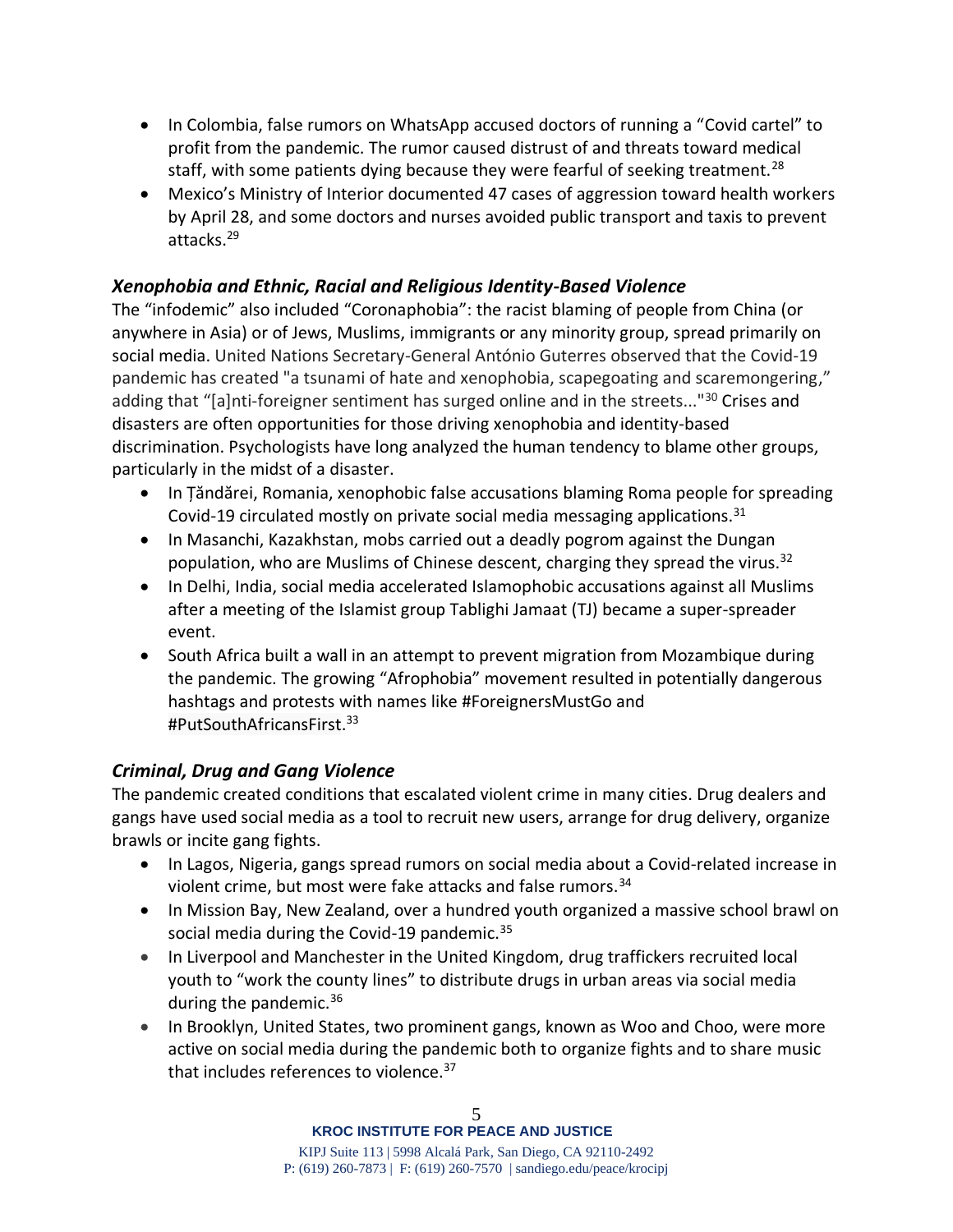#### *Violent Extremism*

During the pandemic, violent extremist groups including ISIS, Al Qaeda and far-right white supremacist groups actively capitalized on the Covid-19 pandemic as an opportunity to advance their ideology, recruit new members, raise funding for operations, and carry out training. Violent extremist groups have long exploited social media because of its privacy and anonymity, particularly on platforms like Telegram, a secure, encrypted messenger app that protects against government surveillance. Experts anticipate a potential increase in online recruitment, given that more people are spending more time on social media, particularly among vulnerable groups including young, unemployed men looking for a sense of meaning and belonging.<sup>38</sup>

- In a variety of U.S. cities, far-right extremist groups have used social media to share conspiracy theories that Covid-19 is a hoax and that Bill Gates created the virus to profit from the vaccine.<sup>39</sup> The Wall Street Journal reported that the first five months of the Covid-19 pandemic saw a 600 percent increase in membership in the ten largest QAnon Facebook groups.<sup>40</sup> QAnon conspiracies about both Covid-19 and the U.S. election prompted many social media followers to take part in the January 6 white supremacist extremist violence in Washington, DC.<sup>41</sup>
- Among German-speaking populations, the Institute for Strategic Dialogue reports that online extremist activity dramatically increased by at least 14 percent during the pandemic. This online increase, primarily on Telegram, seems to have contributed to growing support for real-world demonstrations and rallies against Covid-19 safety measures and has often included anti-migrant, antisemitic and anti-vaccine messaging.<sup>42</sup>

# *Gender-Based Violence*

The pandemic's lockdowns, unemployment and family stress have dramatically increased domestic violence as well as cyber abuse against women and girls, including physical threats, sexual harassment, stalking, zoom-bombing and sex-trolling. UN Women also reports that people with minority identities (i.e., members of LGBTQI) also experience high levels of online abuse through discrimination and hate speech. As a result, they tend to self-censor and withdraw from digital discussions.<sup>43</sup> During quarantine, privacy is scarcer, and many have fewer outside contacts on which to call for help. Domestic abusers often monitor all phone and computer activity, such as texts, emails and social media accounts, also limiting access to help.<sup>44</sup>

- In Pakistan, 40 percent of females reported cyber abuse including sexually explicit messages, sex-trolling and blackmailing.<sup>45</sup>
- In Orlando, United States, police investigators noted a dramatic rise in reports of online child pornography, particularly as children attending school online potentially spend many hours each day unsupervised and vulnerable to online abuse.<sup>46</sup>

# **Smart City Recommendations**

Covid-19 accelerated urban adoption of digital technologies by city managers and leaders. "Smart cities" leverage technology to improve governance in a variety of ways. Analysts estimate that in the next few years "smart city investment" will reach \$203 billion globally. In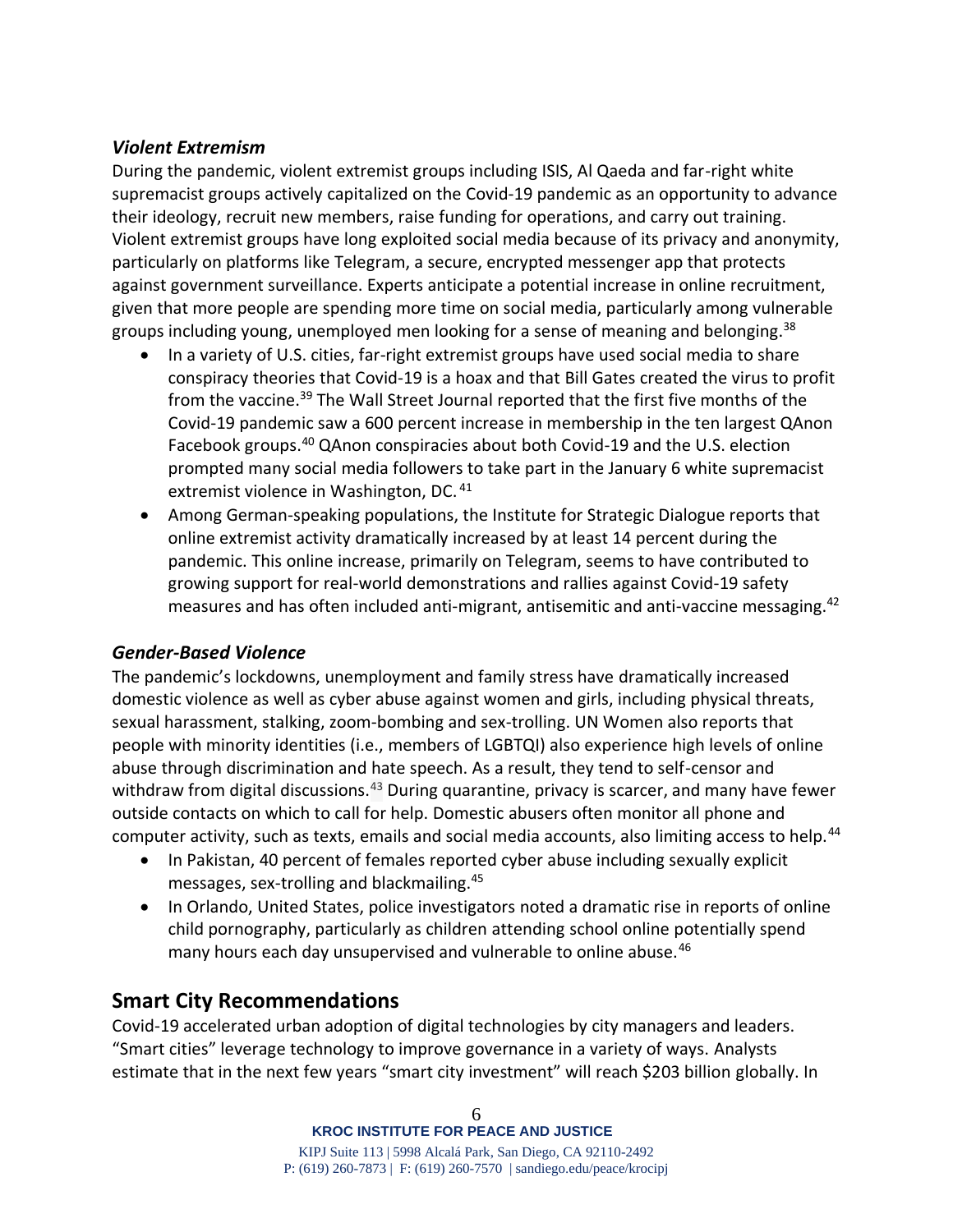an urban "internet of things," cities increasingly use physical objects embedded with sensors, software and other technologies to connect and exchange data via the internet to improve public services such as public safety.<sup>47</sup> Urban leaders are ramping up their public-private-people partnerships, mapping out how new technologies can serve information needs of both residents and public officials, and also taking care to anticipate potential digital risks, such as privacy violations or cyberwarfare.<sup>48</sup> The pandemic provides an opportunity for city authorities and urban populations to build capacity for using social media to prevent violence in a range of different ways with low cost and high impact.

# *Gather Digital Information for Violence Prevention*

City staff can use sentiment analysis software to collect data from social media platforms to understand public attitudes, identify potential threats, and find sources of false information. Bearing in mind that any type of surveillance tools must be accompanied by strong accountability mechanisms, examples of such work include the following:

- In Cape Town, South Africa, the Centre for Analytics and Behavioural Change (CABC) uses social media to analyze polarization, divisive rhetoric and narrative manipulation related to xenophobia and Covid-19.<sup>49</sup>
- In Chicago, United States, social workers use social media to build relationships with community members to improve their understanding of individuals' wider circle of influence and to enable more effective violence prevention interventions.<sup>50</sup> When racial justice protests began after the police killing of George Floyd, the information officers followed social media conversations about the protests in order to develop effective messaging for communicating with the public about wearing masks at the protests.<sup>51</sup> Chicago researchers note that it is important to have racial and cultural literacy in decoding social media posts. 52
- Taiwan's Digital Ministry uses the social media polling platform Polis to create public conversations about responses to Covid-19. With this method of developing "collective intelligence," ordinary citizens can vote up or down on each other's ideas, providing feedback and helping each other understand differences as well as common ground. This prompts people to "listen at scale" to develop a rough consensus that also leads to more creative, crowdsourced policies that address the needs of others.<sup>53</sup>
- In India, Safe City invites anonymous reporting of sexual and gender-based violence by crowdsourcing reports of assaults that take place in public spaces. 54

#### *Use Ad Campaigns to Prevent Violence*

In many countries, the public primarily accesses information through social media, not legacy media. Public health officials could adopt well-tested methods of reaching constituents with fact-based narratives.<sup>55</sup> Advertising companies do extensive research to find out where their potential customers get information, what they care about, and how to frame information to attract attention. Advertisers like to use social media because major platforms enable them to show different ads to different identity groups, making it possible to be more culturally attuned to their unique interests. City governments could use these same social marketing techniques, leveraging social media to frame culturally sensitive information to diverse urban populations.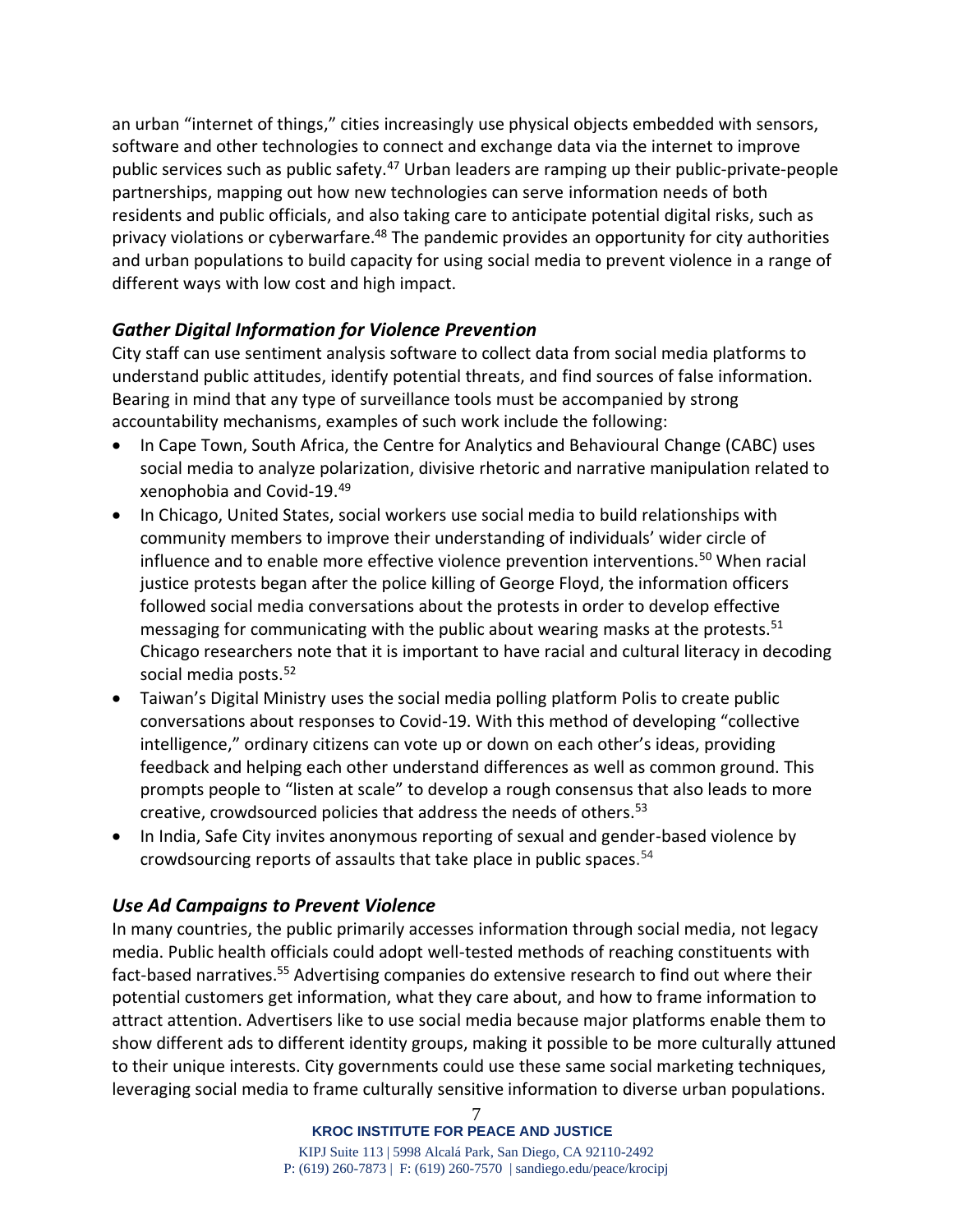Before the pandemic, the Ohio State University's Moritz Law School had developed a slate of ideas for city leaders on how to use social media to help reduce community divisions in the midst of a crisis—ideas that are now relevant for the current crisis.<sup>56</sup> For example, city leaders can develop a social media following over time by posting a constant stream of compelling, culturally relevant digital content and collaborating with urban influencers online to amplify city leaders' posts. These examples below illustrate how city leaders have used social media ad campaigns to prevent violence during the pandemic:

- In Mexico City, the International Organization for Migration (IOM) identified rumors suggesting that migrants and refugees were transmitting Covid-19, fueling xenophobia. They developed a social media campaign to sensitize citizens about the importance of protecting human rights and avoiding xenophobia and hate speech. The campaign targeted urban locations where there are migrant shelters, safe houses or temporary camps for people on the move. The goal was to foster greater empathy and understanding, urging the public and officials tasked with helping address the pandemic not to discriminate and to understand migrant vulnerability. IOM found that the campaign reached hundreds of thousands of users on Facebook and Twitter. IOM is now in the process of researching how the campaign affected public perceptions of migrants over time.<sup>57</sup>
- In New York City, United States, the Mayor's Office of Immigrant Affairs developed a multilingual campaign in newspapers and on social media promoting city services available to all New Yorkers regardless of immigration status, ability to pay or employment status.<sup>58</sup>
- In Uzbekistan, a national program before the pandemic that had used sports to promote youth resilience to violence moved online. The "I Choose Sport" campaign developed social media videos featuring Uzbek sports champions as positive role models for the country's youth.<sup>59</sup>
- In Vancouver, Canada, Lt. Governor Janet Austin launched an anti-racism campaign on Twitter called "Different Together." The campaign aimed at reducing hate by celebrating diversity during the pandemic.<sup>60</sup>
- In Spain, the government launched a digital campaign ["We stop this virus together](https://twitter.com/SEstadoMigr/status/1267057829275406336?s=19)," using the official Twitter account of the Ministry of Social Inclusion and Migration.<sup>61</sup> The campaign published short videos and tweets informing the public about the important positive contributions that migrants make to the Spanish economy and society, including contributions to the pandemic response efforts, for instance as volunteers or intercultural mediators.<sup>62</sup>
- In Lagos, Nigeria, the EU-UN-funded Spotlight Initiative uses social media videos to sensitize people to gender-based violence as "the pandemic within the pandemic." Videos also combated victim blaming.<sup>63</sup> The #IDeyWithHer digital awareness-raising campaign is modeled after the global Spotlight Initiative to raise awareness of and challenge harmful gender stereotypes that perpetuate violence against women.<sup>64</sup>
- During the pandemic, UNESCO created a "social media package," including messages and hashtags like #HumanJustLikeYou, #IAmNotAVirus and #FightXenophobia. UNESCO also created shareable graphics for cities, organizations or individuals to post on their social media accounts. One interactive element of the campaign was asking people to take a photo of themselves and use a message frame with one of the hashtags.<sup>65</sup>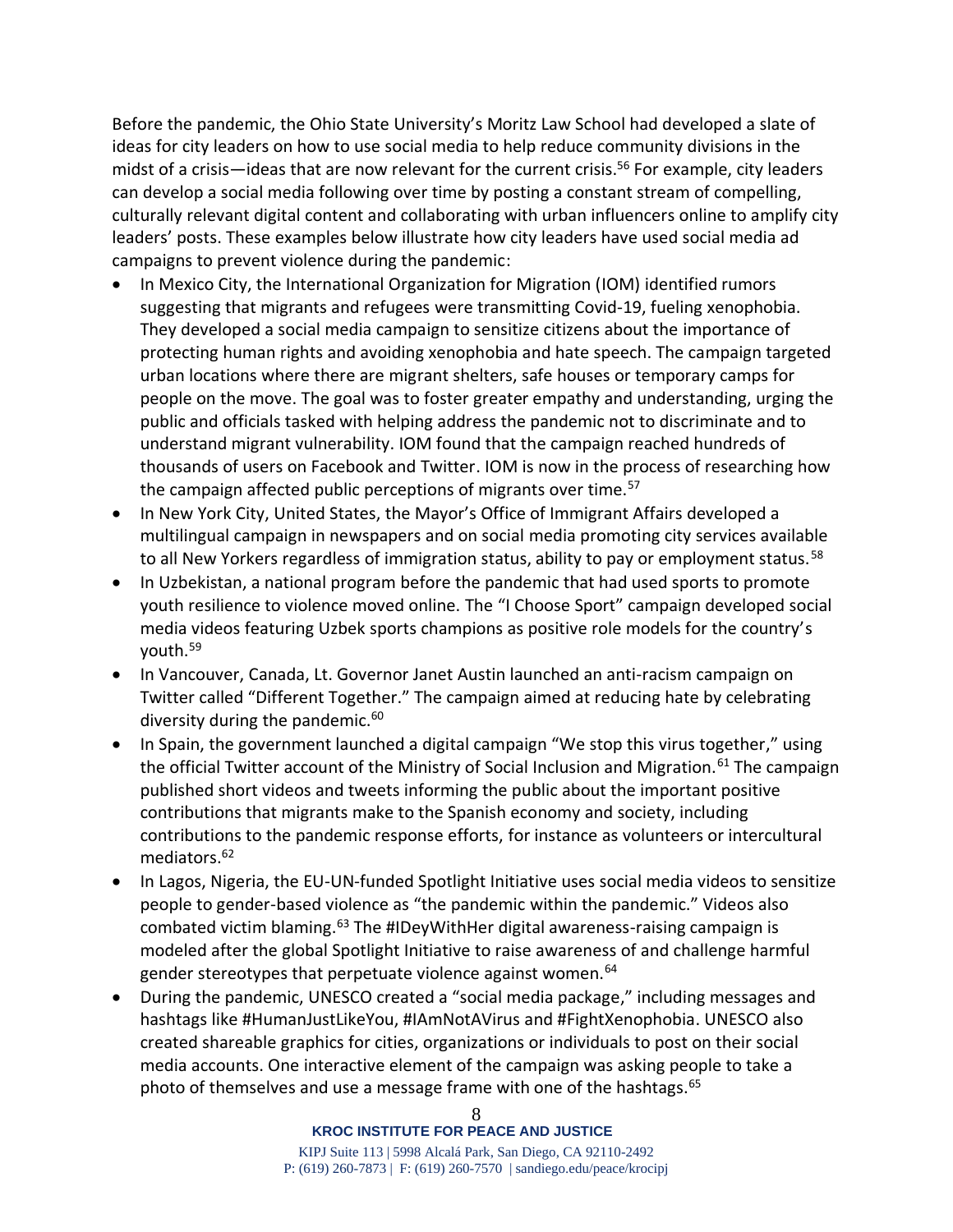# *Promote Fact-Checking and Digital Literacy to Debunk Disinformation*

There is no quick fact-checking technological fix. Countering disinformation requires a longterm strategy that also addresses broader cultural factors. Urban leaders are best able to prevent and counteract disinformation when they develop a proactive social media strategy to provide science-based public guidance in culturally accessible ways. Public information officers can "meet people where they are at" by addressing the identity and cultural factors that help explain why disinformation is attractive to some people. People share false information for a variety of reasons, including profit, public attention, a sense of civic duty, humor, social cohesion and trust with others, and uncertainty or anxiety.<sup>66</sup> Even before the pandemic, there was an urgent need to conduct digital media literacy, given the destructive effects of disinformation on electoral processes, xenophobia and polarization. These innovative examples of cultivating digital literacy provide inspiration for how city leaders might counter disinformation:

- In Ho Chi Minh City, Vietnam, the Ministry of Health worked with Tik Tok to create captivating social media videos to prevent Covid-19 disinformation that garnered more than eight billion views. The #ONhaVanVui Campaign encouraged people to "stay happy at home" in the fight against Covid-19.<sup>67</sup>
- Taiwan Digital Minister Audrey Tang argues her country was effective at stopping disinformation about the Covid-19 pandemic because of its coordinated "humour over rumour" campaign. Her staff and local comedians worked to develop humorous memes to share on social media to combat disinformation.<sup>68</sup>
- In South Sudan, local community groups organized the [#DefyHateNow](https://defyhatenow.org/) campaign: a digital community of youth collaborating to address misinformation related to Covid-19.<sup>69</sup>
- In Indonesia, a consortium of tech companies and civil society groups worked together to develop a fact-checking organization called Cek Fakta to counter disinformation that spreads on both social media and legacy media in the country.<sup>70</sup>
- "Digital first responders" increase the volume and reach of trusted, accurate information surrounding a crisis. Building on successes debunking disinformation in Latvia, the UN launched the [Verified](https://www.shareverified.com/en) program to create a cadre of journalists during the pandemic to share science, solidarity and solutions.<sup>71</sup>
- Finland has been at the forefront of ensuring its entire population develops digital media literacy skills that enable people to debunk disinformation and conspiracy theories. Finnish leaders noted that digital media literacy skills could help other populations identify dangerous Covid-19 disinformation.<sup>72</sup>

# *Provide Public Information via Chatbots, Websites and Apps for Violence Prevention*

Cities are innovating special websites and apps to provide reliable and high-quality onlineaccessible public services. Cities have been working for a long time to develop a suite of tools for digital or digitally delivered responses to domestic and intimate partner violence during COVID-19.*<sup>73</sup>* Cities can use technology to hold public meetings and education events via digital platforms. In research conducted by the Urban Institute during the pandemic, survey respondents reported cities are increasing low-cost or free internet, improved access to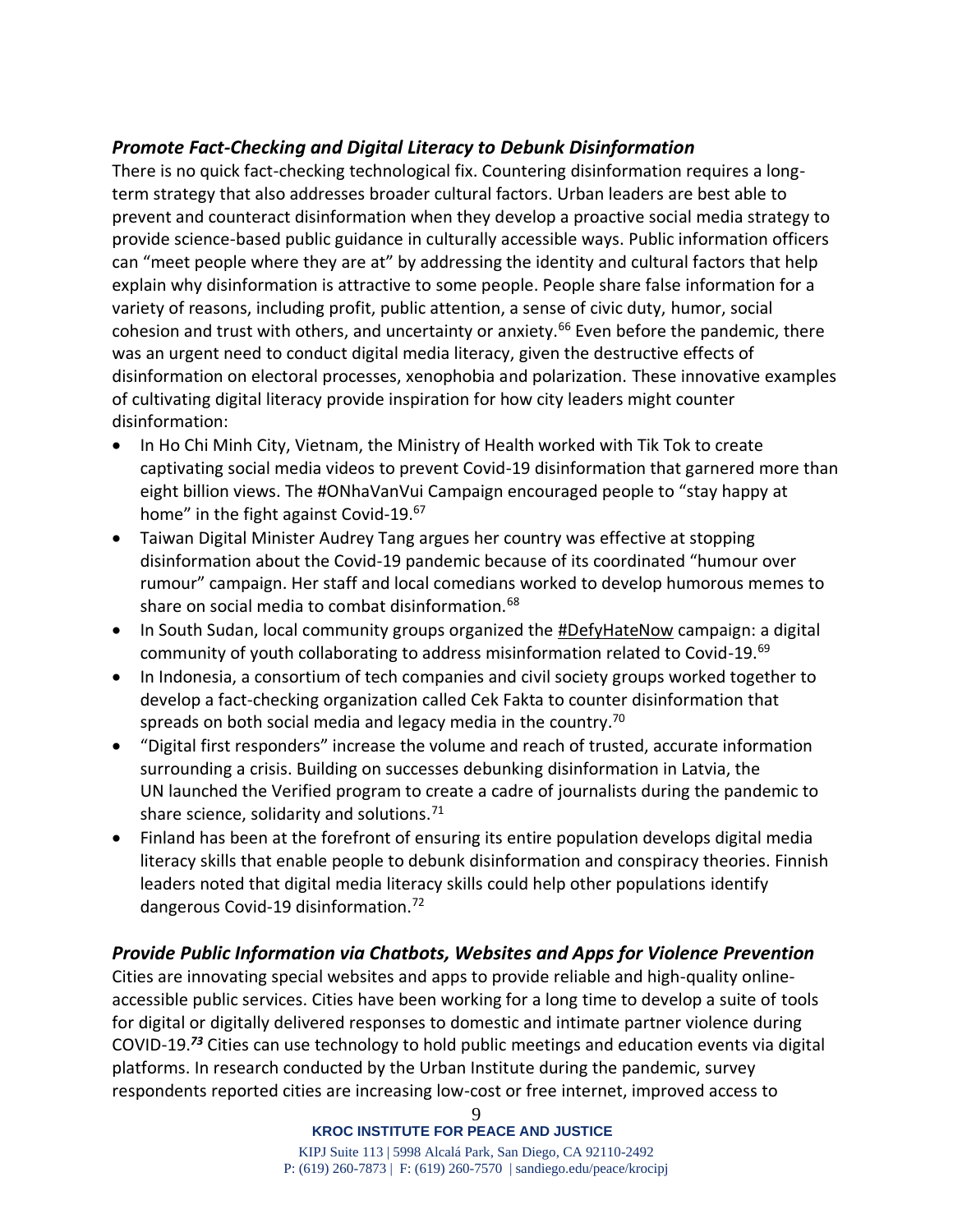connected devices (computers, mobile phones), and digital literacy training.*<sup>74</sup>* Such efforts facilitate the kind of access necessary to making digital outreach and services practical in the first place. Ideally, city leaders can build social media engagement with the public long before a crisis, so that when a crisis emerges, the public turns toward the city's own social media channels for information. The following initiatives illustrate how digital public engagement can help in violence prevention efforts:

- In Birmingham, England, a community organization called Solve: The Centre for Youth Violence and Conflict holds webinars to help professionals understand the scope of the gang violence problem in their city, including how gangs taunt each other on social media apps like Houseparty and Snapchat to intimidate their rivals.<sup>75</sup>
- Piloted in Ghana and now rolling out in 29 countries, Primero X was launched by UNICEF and Microsoft in December 2020. Primero X is an open-source case management web application that helps social service providers coordinate critical support to vulnerable children who may be affected by domestic and gender-based violence linked to the Covid-19 pandemic. The app provides access to lifesaving services and protection programming, including psychosocial support, assistance to unaccompanied and separated children, family reunification and tracing, while observing physical distancing and movement restrictions due to Covid-19.<sup>76</sup>
- In Israel's remote Bedouin communities cell phone reception is sparse. Tech innovators created the "Wonder Jewel," a 3D-printed jewelry sensor that can send a distress signal to local authorities,<sup>77</sup> making it useful to urban settlements without phone access.
- Saahas is a platform operating in 196 countries providing access to information that can help prevent gender-based violence. Saahas ("courage" in Hindi) is a web-based and mobile app, as well as chatbot operating on Facebook and Telegram social media platforms, that helps survivors access support and information on resources such as legal and medical services.<sup>78</sup>
- In U.S. cities, a coalition of suicide-prevention agencies developed an interactive web resource to offer digital applications for coping, relaxation, distraction and positive thinking to ease mental distress during the pandemic. For example, the Virtual Hope Box (VHB) is a smartphone application designed for use by patients and their behavioral health providers as an accessory to treatment. The Breathe2Relax app uses breathing exercises to manage stress.<sup>79</sup>

#### *Offer Individual Counseling and Group Meetings via Social Media to Prevent Violence*

Digital technologies offer a wide variety of innovations for providing psychosocial support that can contribute toward violence prevention with at-risk populations. Social media also offers the best option for reaching people in a pandemic due to both the scale of need and people's inability to access help in other ways because of stay-at-home orders. Social media enables anonymous, non-judgmental forums for sharing mental health challenges. Over ten thousand mobile phone applications exist to aid mental health, including chatbots that can offer automated supportive messages, spaces for people to share stories and support each other, and professional support direct to those in need. City leaders can also invite the public to share positive messages and stories to demonstrate how urban communities are responding with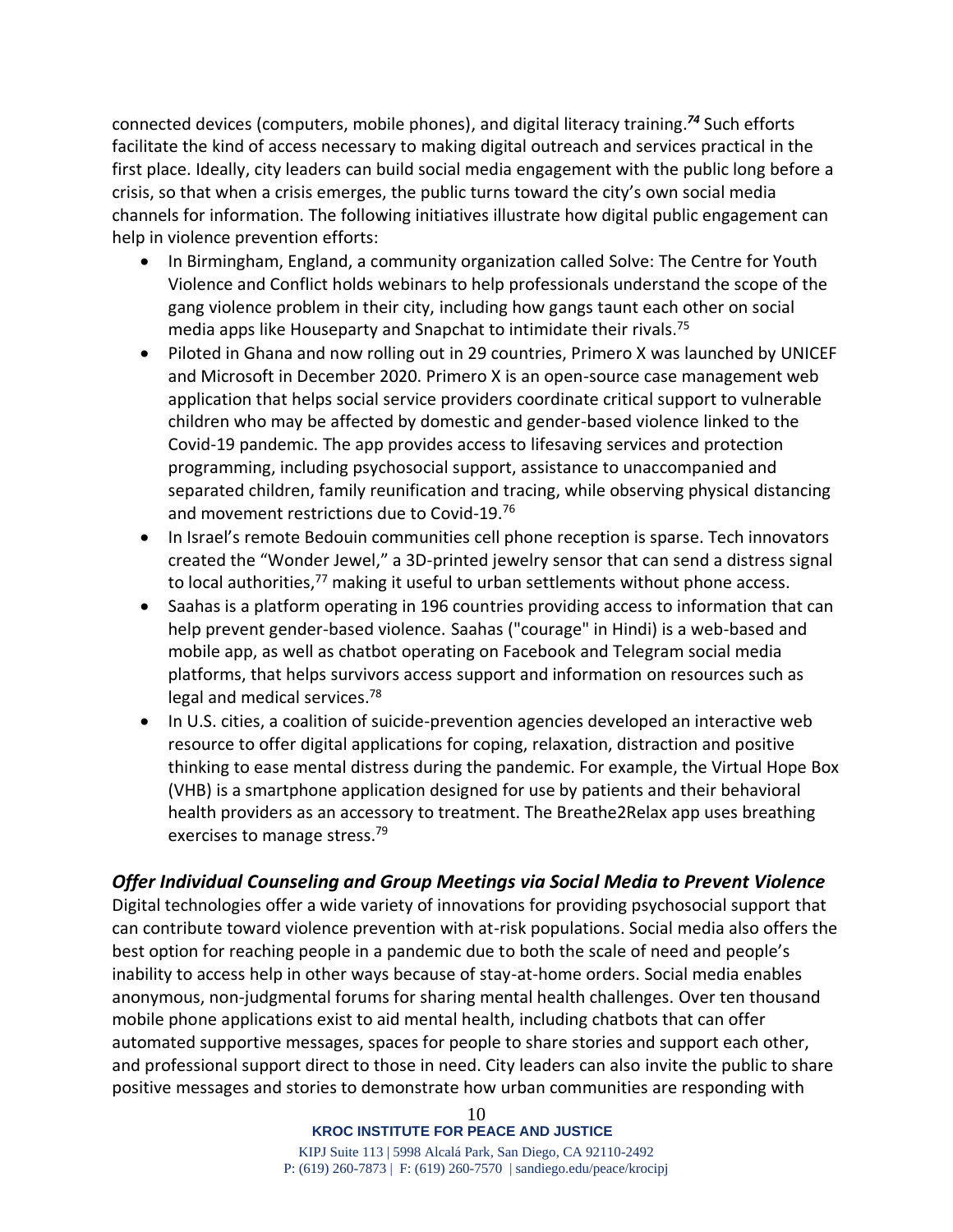resilience and innovation. These examples below illustrate how city residents can gather virtually to share stories online and to support one another in new ways:

- In Istanbul, the Turkish Ministry of Health partnered with EU-funded Refugee Health Training Centres to provide online psychosocial support to Syrian refugees. Digital technologies enabled the provision of safe, affordable, culturally sensitive health services to over 40,000 refugees.<sup>80</sup>
- In Sacramento, United States, La Cultura Cura offers online discussions to promote transformational health and healing based on Indigenous teachings related to sacred values and cultural identity.<sup>81</sup>
- Columbia University in New York City (United States) is building a "Digital Social Worker" to collect stories about how Covid-19 is impacting people's mental health and how people are coping. The hope is that hearing these stories will help others cope, thereby preventing self-harm and domestic violence and limiting the appeal of drugs or gang involvement. 82
- In Jordan, the "HeForShe" campaign addresses the gender impact of the Covid-19 pandemic. The program has used social media to host online discussions about genderbased violence during various crises, including the present public health crisis.<sup>83</sup>

# *Host Hackathons, Games and Contests for Violence Prevention*

City leaders can create contests and hackathons to develop creative digital solutions to violence during the pandemic. Examples include the following:

- In Kenya, Konza Technopolis partnered with the Kenyan Association of Countrywide Innovation Hubs in April 2020 to host the "Great Covid-19 Innovation Challenge," which fosters partnerships between government, communities and technology companies to innovate solutions to Covid-19-related challenges in poor and remote communities. The collaboration aimed "to birth the next frontier of techno-developmental-governance interface" necessary to solve complex problems.<sup>84</sup>
- In Israel, a partnership of local governments and tech companies held a hackathon to develop new technologies to prevent gender-based violence. The hackathon event included over 1,500 participants and delivered 100 registered ideas for life-saving technologies. Technology entrepreneurs partnered with domestic violence experts from the courts and law enforcement and with tech partners such as Google, Wix, Amdocs, Waze, and Intel, among others. A panel of judges from academia, government and tech companies (like Facebook, Microsoft, and Salesforce) decided on the winning digital innovations, who won free legal and strategic counseling, plus monetary prizes.<sup>85</sup>

# *Follow and Make Available Safety Guidance for Digital Violence Prevention*

Digital technologies also expose cities and their populations to privacy concerns, hacking and ransomware attacks. Cities exploring new digital methods of violence prevention should also take note of potential unintended digital threats.

• Australia offers a variety of resources to address technology safety for domestic and family violence, including a set of best practices for digital safety with phones or emails,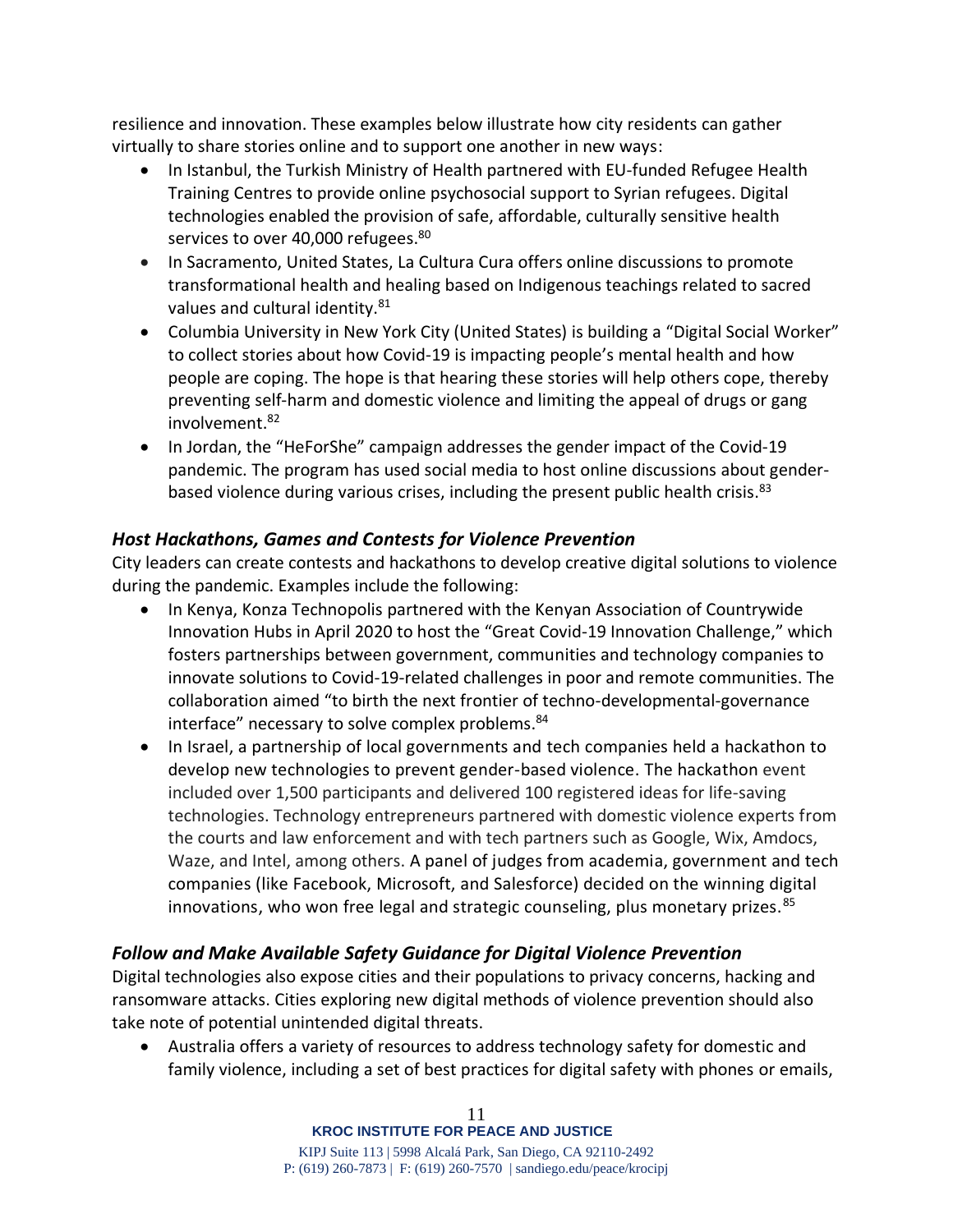as well as guidance for texting or videoconferencing with survivors of gender-based violence.<sup>86</sup>

# **Conclusion**

The pandemic accelerates the need to both tackle digital threats fueling violence and harness the full power of social media to prevent violence and increase public safety. This brief has outlined dozens of creative ways that urban leaders are innovating new approaches to violence prevention via social media and digital technologies demonstrating the power of local action to address urban challenges.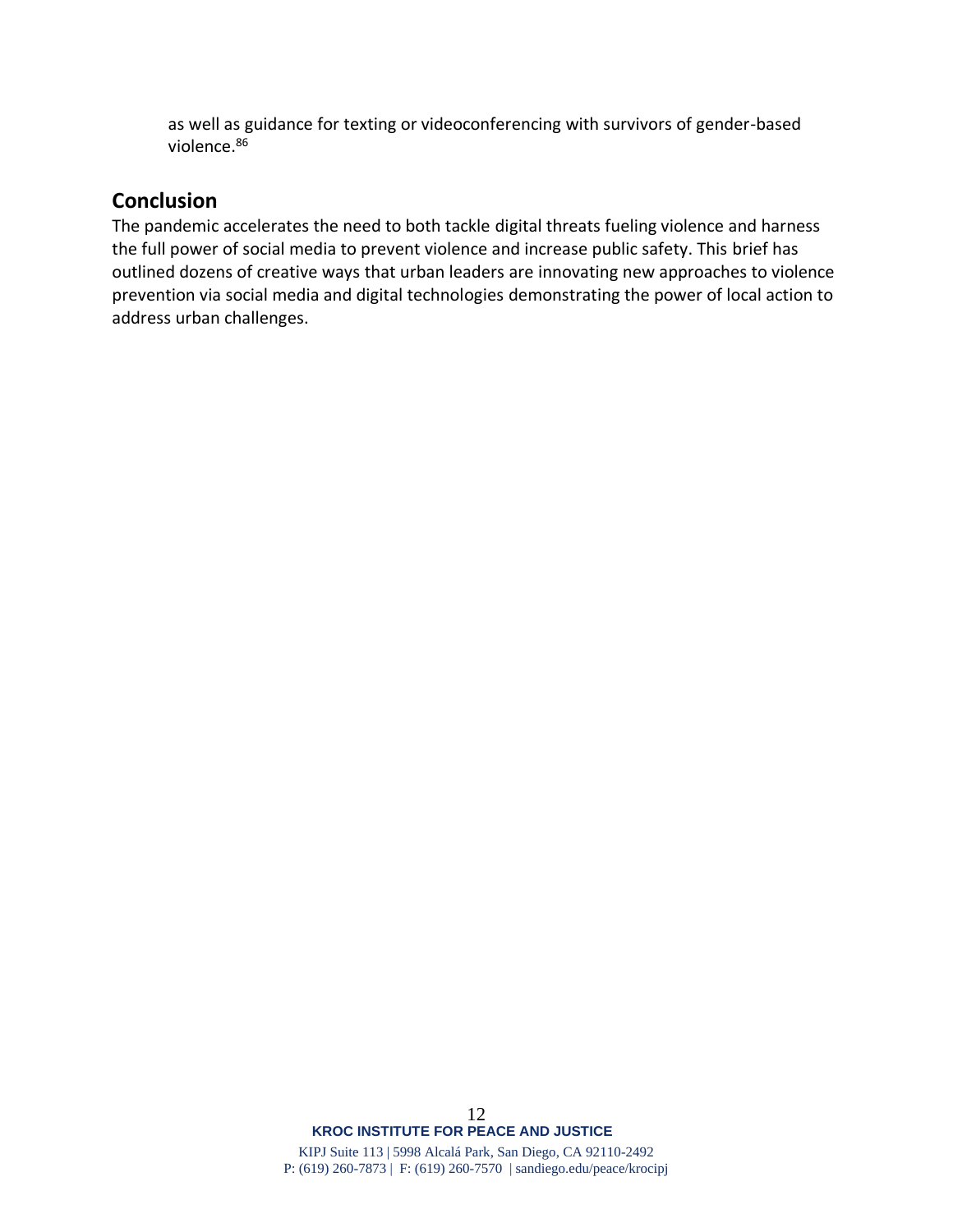<sup>3</sup> Harriet Grant, "Refugee rights 'under attack' at Europe's borders, UN warns," *The Guardian*, January 28, 2021, [https://www.theguardian.com/global-development/2021/jan/28/refugee-rights-under-attack-at-europes-borders](https://www.theguardian.com/global-development/2021/jan/28/refugee-rights-under-attack-at-europes-borders-un-warns)[un-warns.](https://www.theguardian.com/global-development/2021/jan/28/refugee-rights-under-attack-at-europes-borders-un-warns)

<sup>4</sup> Human Rights Watch, "Covid-19 Fueling Anti-Asian Racism and Xenophobia Worldwide," *Human Rights Watch,* May 12, 2020, [https://www.hrw.org/news/2020/05/12/covid-19-fueling-anti-asian-racism-and-xenophobia](https://www.hrw.org/news/2020/05/12/covid-19-fueling-anti-asian-racism-and-xenophobia-worldwide)[worldwide.](https://www.hrw.org/news/2020/05/12/covid-19-fueling-anti-asian-racism-and-xenophobia-worldwide)

5 International Crisis Group, "Virus-proof Violence: Crime and COVID-19 in Mexico and the Northern Triangle," *ICG,* Latin America Report No83, November 13, 2020[, https://d2071andvip0wj.cloudfront.net/083-virus-proof](https://d2071andvip0wj.cloudfront.net/083-virus-proof-violence.pdf)[violence.pdf.](https://d2071andvip0wj.cloudfront.net/083-virus-proof-violence.pdf)

<sup>6</sup> Richard Rosenfeld, Thomas Abt, and Ernesto Lopez, "Pandemic, Social Unrest, and Crime in U.S. Cities: 2020 Year-End Update," *Council on Criminal Justice*, January 2021.

7 Joseph Maseland, ed., "COVID-19 in African Cities," (United Nations Human Settlements Programme (UN-Habitat, 2020). [https://unhabitat.org/sites/default/files/2020/06/covid-](https://unhabitat.org/sites/default/files/2020/06/covid-19_in_african_cities_impacts_responses_and_policies2.pdf)

19 in african cities impacts responses and policies2.pdf.

<sup>8</sup> Lynn Marie Stephen, "A Pandemic Within a Pandemic Across Latin America," *The Conversation*, August 24, 2020, [https://www.usnews.com/news/best-countries/articles/2020-08-24/violence-against-latin-american](https://www.usnews.com/news/best-countries/articles/2020-08-24/violence-against-latin-american-women-increases-during-pandemic)[women-increases-during-pandemic.](https://www.usnews.com/news/best-countries/articles/2020-08-24/violence-against-latin-american-women-increases-during-pandemic)

<sup>9</sup> Nisha Bellinger and Kyle Kattelman, "How the coronavirus increases terrorism threats in the developing world," *The Conversation,* May 26, 2020, [https://theconversation.com/how-the-coronavirus-increases-terrorism-threats](https://theconversation.com/how-the-coronavirus-increases-terrorism-threats-in-the-developing-world-137466)[in-the-developing-world-137466.](https://theconversation.com/how-the-coronavirus-increases-terrorism-threats-in-the-developing-world-137466)

<sup>10</sup> Abu-Bakarr Jalloh, "Increased terror attacks in Africa amid coronavirus pandemic," *Deutsche Welle*, September 4, 2020, [https://www.dw.com/en/increased-terror-attacks-in-africa-amid-coronavirus-pandemic/a-53066398.](https://www.dw.com/en/increased-terror-attacks-in-africa-amid-coronavirus-pandemic/a-53066398)

<sup>11</sup> Lisa Schirch, "QAnon and Mass Digital Radicalization: Peacebuilding and the American Insurgency," (Toda Peace Institute, January 21, 2021)[, https://toda.org/global-outlook/qanon-and-mass-digital-radicalisation-peacebuilding](https://toda.org/global-outlook/qanon-and-mass-digital-radicalisation-peacebuilding-and-the-american-insurgency.html)[and-the-american-insurgency.html.](https://toda.org/global-outlook/qanon-and-mass-digital-radicalisation-peacebuilding-and-the-american-insurgency.html)

<sup>12</sup> Christina Pazzanese, "Battling the 'pandemic of misinformation'," *The Harvard Gazette,* May 8, 2020. <sup>13</sup> Robert Muggah, "The rising threat of organised crime on social media," *World Economic Forum*, July 15, 2015, [https://www.weforum.org/agenda/2015/07/social-media-violence/.](https://www.weforum.org/agenda/2015/07/social-media-violence/)

<sup>14</sup> Antonia Ward, "ISIS's Use of Social Media Still Poses a Threat to Stability in the Middle East and Africa," *The RAND Blog*, December 11, 2018, [https://www.rand.org/blog/2018/12/isiss-use-of-social-media-still-poses-a](https://www.rand.org/blog/2018/12/isiss-use-of-social-media-still-poses-a-threat-to-stability.html)[threat-to-stability.html.](https://www.rand.org/blog/2018/12/isiss-use-of-social-media-still-poses-a-threat-to-stability.html) 

<sup>15</sup> Desmond Upton Patton, Jun Sung Hong, Megan Ranney, Sadiq Patel, Caitlin Kelley, Rob Eschmann, Tyreasa Washington, "Social media as a vector for youth violence: A review of the literature," *Computers In Human Behavior*, (Vol. 35: 2014), 548-553, [https://libres.uncg.edu/ir/uncg/f/T\\_Washington\\_Social\\_2014.pdf.](https://libres.uncg.edu/ir/uncg/f/T_Washington_Social_2014.pdf) <sup>16</sup> Lisa Schirch, ed., *Social Media Impacts on Conflict and Democracy: The Techtonic Shift*. (Sydney: Routledge,

2021).

<sup>17</sup> Covid-19 Innovation Hub, *Global Innovation Exchange,* 2020, available here: [https://covid19innovationhub.org/covid19-innovations.](https://covid19innovationhub.org/covid19-innovations)

<sup>18</sup> PeaceTech Lab, *Covid-19 Violence Tracker*, 2020, available here: [https://www.covid19violence.org/.](https://www.covid19violence.org/) 

<sup>19</sup> ACLED, *COVID-19 Disorder Tracker*, 2020, available here: [https://acleddata.com/analysis/covid-19-disorder](https://acleddata.com/analysis/covid-19-disorder-tracker/)[tracker/.](https://acleddata.com/analysis/covid-19-disorder-tracker/)

<sup>20</sup> Lisa Schirch, "QAnon and Mass Digital Radicalization," January 21, 2021.

<sup>1</sup> [David Muhammad](https://www.thetrace.org/author/david-muhammad) and DeVone Boggan, "The Very Essential Work of Street-Level Violence Prevention," *The Trace*, April 14, 2020[, https://www.thetrace.org/2020/04/the-very-essential-work-of-street-level-violence](https://www.thetrace.org/2020/04/the-very-essential-work-of-street-level-violence-prevention/)[prevention/.](https://www.thetrace.org/2020/04/the-very-essential-work-of-street-level-violence-prevention/) 

<sup>2</sup> Andreas Noll, "Refugee crisis worsening in southern Europe amid coronavirus pandemic." *Deutsche Welle,* August 2, 2020, [https://www.dw.com/en/refugee-crisis-worsening-in-southern-europe-amid-coronavirus-pandemic/a-](https://www.dw.com/en/refugee-crisis-worsening-in-southern-europe-amid-coronavirus-pandemic/a-54404455)[54404455.](https://www.dw.com/en/refugee-crisis-worsening-in-southern-europe-amid-coronavirus-pandemic/a-54404455)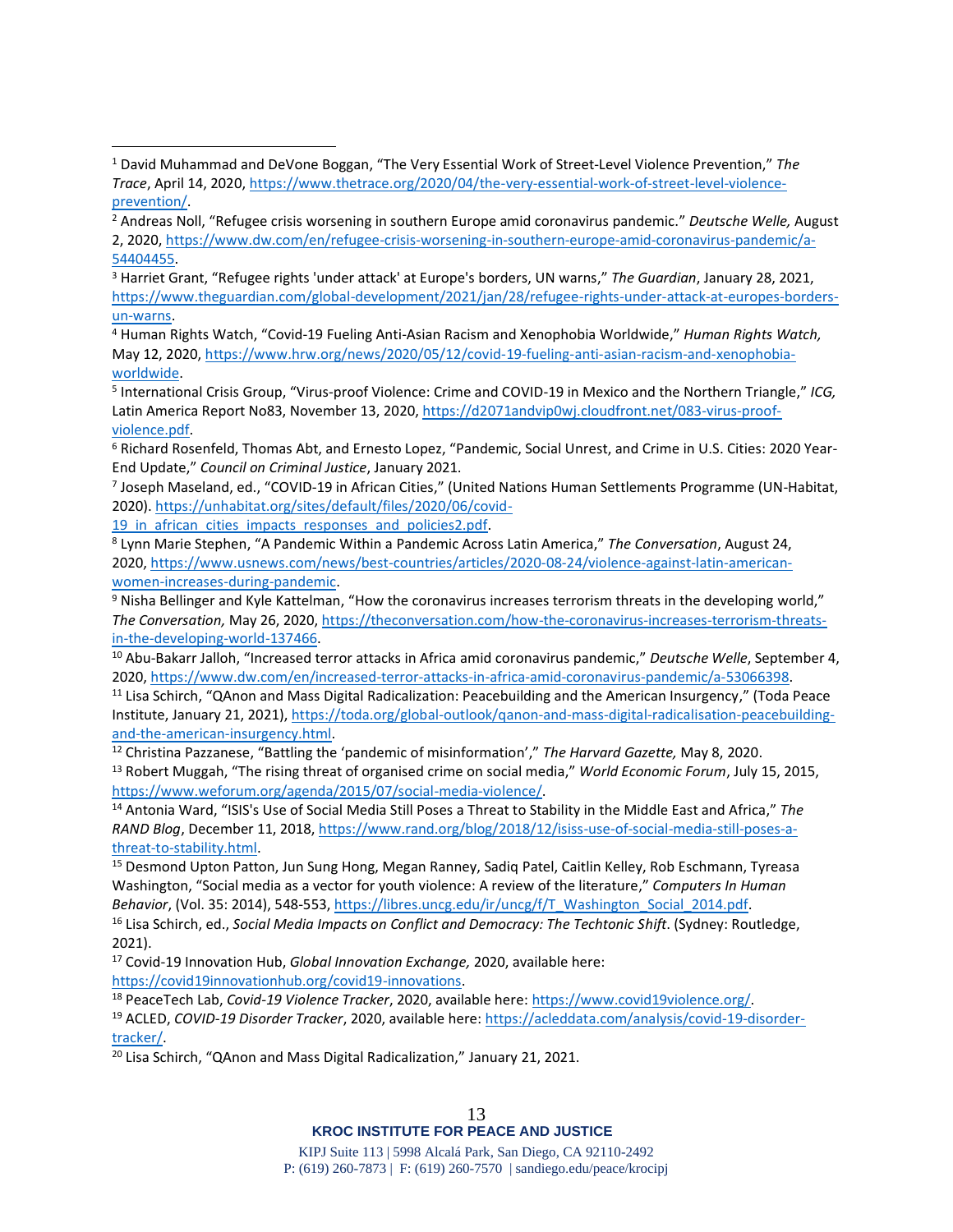<sup>21</sup> [Hans Rosenberg,](https://www.cambridge.org/core/search?filters%5BauthorTerms%5D=Hans%20Rosenberg&eventCode=SE-AU) [Shahbaz Syed](https://www.cambridge.org/core/search?filters%5BauthorTerms%5D=Shahbaz%20Syed&eventCode=SE-AU) and [Salim Rezaie,](https://www.cambridge.org/core/search?filters%5BauthorTerms%5D=Salim%20Rezaie&eventCode=SE-AU) "The Twitter pandemic: The critical role of Twitter in the dissemination of medical information and misinformation during the COVID-19 pandemic," *Canadian Journal of Emergency Medicine* 22, no. 4 (July 6, 2020): pp. 418-421, [https://doi.org/10.1017/cem.2020.361.](https://doi.org/10.1017/cem.2020.361)

<sup>22</sup> Adrian Shahbaz and Allie Funk, "The Pandemic's Digital Shadow," Freedom House, October 14, 2020, [https://freedomhouse.org/report/freedom-net/2020/pandemics-digital-shadow.](https://freedomhouse.org/report/freedom-net/2020/pandemics-digital-shadow)

<sup>23</sup> Blossom Fernandes, Urmi Nanda Biswas, Roseann Tan-Mansukhani, Alma Vallejo, & Cecilia A. Essau, "The impact of COVID-19 lockdown on internet use and escapism in adolescents," *Revista de Psicología Clínica con Niños y Adolescentes* Vol. 7 nº. 3- Septiembre; (2020): pp. 59-65.

<sup>24</sup> Ariel Shensa, César G Escobar-Viera, Jaime E Sidani, Nicholas D Bowman, Michael P Marshal, Brian A Primack, Problematic social media use and depressive symptoms among U.S. young adults: A nationally-representative study," *Social Science and Medicine*. June. Vol 182. (2017): pp. 150-157.

<sup>25</sup> Douglas Bloom, "Coronavirus has exposed the digital divide like never before," *World Economic Forum*, April 22, 2020, [https://www.weforum.org/agenda/2020/04/coronavirus-covid-19-pandemic-digital-divide-internet-data](https://www.weforum.org/agenda/2020/04/coronavirus-covid-19-pandemic-digital-divide-internet-data-broadband-mobbile/)[broadband-mobbile/.](https://www.weforum.org/agenda/2020/04/coronavirus-covid-19-pandemic-digital-divide-internet-data-broadband-mobbile/)

<sup>26</sup> Madeline Brown, Richard Ezike, and Alena Stern, "How Cities Are Leveraging Technology to Meet Residents' Needs during a Pandemic," *Urban Institute*, (June 2020).

<sup>27</sup> Md Saiful Islam<sup>,</sup> Tonmoy Sarkar, Sazzad Hossain Khan, Abu-Hena Mostofa Kamal, S. M. Murshid Hasan, Alamgir Kabir, Dalia Yeasmin, Mohammad Ariful Islam, Kamal Ibne Amin Chowdhury, Kazi Selim Anwar, Abrar Ahmad Chughtai, Holly Seale, "COVID-19–Related Infodemic and Its Impact on Public Health: A Global Social Media Analysis," *The American Society of Tropical Medicine and Hygiene,* Volume 103, Issue 4 (7 Oct 2020): pp. 1621 – 1629.

<sup>28</sup> Luke Taylor, "Covid-19 misinformation sparks threats and violence against doctors in Latin America," *The BMJ,* August 11, 2020, [https://www.bmj.com/content/370/bmj.m3088.](https://www.bmj.com/content/370/bmj.m3088)

<sup>29</sup> Ibid.

<sup>30</sup> *Newsweek*, "In Focus," Video, May 8, 2020, available here: [https://www.newsweek.com/covid-19-has](https://www.newsweek.com/covid-19-has-unleashed-tsunami-hate-scaremongering-says-un-chief-1502740#slideshow/1588338)[unleashed-tsunami-hate-scaremongering-says-un-chief-1502740#slideshow/1588338.](https://www.newsweek.com/covid-19-has-unleashed-tsunami-hate-scaremongering-says-un-chief-1502740#slideshow/1588338) 

<sup>31</sup> Alina Bârgăoanu and Loredana Radu, "The other pandemic: How global leaders have failed to counter the spread of fake news and conspiracy theories about Covid-19," *London School of Economics Blog,* April 28, 2020,

[https://blogs.lse.ac.uk/europpblog/2020/04/28/the-other-pandemic-how-global-leaders-have-failed-to-counter](https://blogs.lse.ac.uk/europpblog/2020/04/28/the-other-pandemic-how-global-leaders-have-failed-to-counter-the-spread-of-fake-news-and-conspiracy-theories-about-covid-19/)[the-spread-of-fake-news-and-conspiracy-theories-about-covid-19/.](https://blogs.lse.ac.uk/europpblog/2020/04/28/the-other-pandemic-how-global-leaders-have-failed-to-counter-the-spread-of-fake-news-and-conspiracy-theories-about-covid-19/) 

<sup>32</sup> Paolo Sorbello, "Violence in Kazakhstan Turns Deadly for Dungans," *The Diplomat*, February 11, 2020, [https://thediplomat.com/2020/02/violence-in-kazakhstan-turns-deadly-for-dungans/.](https://thediplomat.com/2020/02/violence-in-kazakhstan-turns-deadly-for-dungans/)

<sup>33</sup> Amindeh Blaise Atabong, "How social media is being exploited for South Africa's long-standing xenophobia problem," *Quartz,* September 25, 2020.

<sup>34</sup>Nduka Orjinmo & Ajoke Ulohotse, "Lagos unrest: The mystery of Nigeria's fake gangster attacks," *BBC News,* April 15, 2020, [https://www.bbc.com/news/world-africa-52285271.](https://www.bbc.com/news/world-africa-52285271) 

<sup>35</sup> Neilson, Michael, "School brawls: Social media, gang culture and Covid 19," *New Zealand Herald*, June 19, 2020. <sup>36</sup> "Covid: Lockdown 'causing drugs gangs to recruit locally," BBC News (BBC, November 17, 2020), [https://www.bbc.com/news/uk-wales-54962907.](https://www.bbc.com/news/uk-wales-54962907)

<sup>37</sup> Dean Meminger, "Gangs, Rap Music and Social Media are Behind Sharp Increase in Violence in Brownsville, Police Say," *Spectrum News NY1*, 16 September 2020.

<sup>38</sup> UN Security Council, "The Impact of the Covid-19 pandemic on terrorism, counter-terrorism and countering violent extremism," *CTED,* June 2020, [https://www.un.org/sc/ctc/wp-content/uploads/2020/06/CTED-](https://www.un.org/sc/ctc/wp-content/uploads/2020/06/CTED-Paper%E2%80%93-The-impact-of-the-COVID-19-pandemic-on-counter-terrorism-and-countering-violent-extremism.pdf)[Paper%E2%80%93-The-impact-of-the-COVID-19-pandemic-on-counter-terrorism-and-countering-violent-](https://www.un.org/sc/ctc/wp-content/uploads/2020/06/CTED-Paper%E2%80%93-The-impact-of-the-COVID-19-pandemic-on-counter-terrorism-and-countering-violent-extremism.pdf)

[extremism.pdf;](https://www.un.org/sc/ctc/wp-content/uploads/2020/06/CTED-Paper%E2%80%93-The-impact-of-the-COVID-19-pandemic-on-counter-terrorism-and-countering-violent-extremism.pdf) Robin Simcox, "Terrorism After the Pandemic," *Foreign Policy,* July 2, 2020,

[https://foreignpolicy.com/2020/07/02/terrorism-after-the-pandemic/;](https://foreignpolicy.com/2020/07/02/terrorism-after-the-pandemic/) Joby Warrick, "Covid-19 pandemic is stoking extremist flames worldwide, analysts warn," *Washington Post,* July 9, 2020,

[https://www.washingtonpost.com/national-security/covid-19-pandemic-is-stoking-extremist-flames-worldwide](https://www.washingtonpost.com/national-security/covid-19-pandemic-is-stoking-extremist-flames-worldwide-analysts-warn/2020/07/09/5784af5e-bbd7-11ea-bdaf-a129f921026f_story.html)[analysts-warn/2020/07/09/5784af5e-bbd7-11ea-bdaf-a129f921026f\\_story.html.](https://www.washingtonpost.com/national-security/covid-19-pandemic-is-stoking-extremist-flames-worldwide-analysts-warn/2020/07/09/5784af5e-bbd7-11ea-bdaf-a129f921026f_story.html) 

<sup>39</sup> Alex Newhouse, Adel Arletta, Leela McClintock, "Proud Boys Amplify Anti-Vax and Coronavirus Disinformation Following Support for Anti-Quarantine Protests," *Center on Terrorism, Extremism, and Counterterrorism*, (Smith

14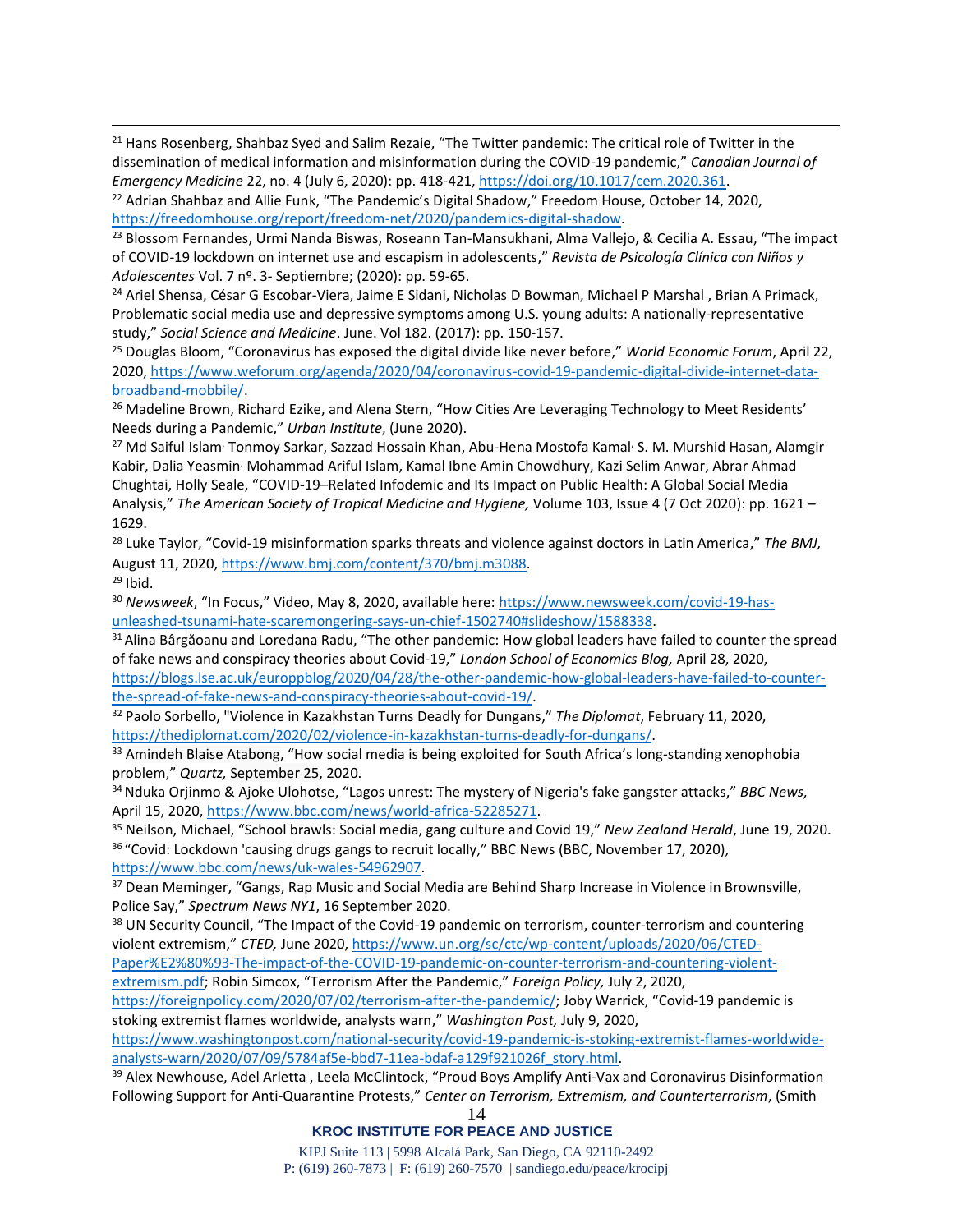College, May 1, 2020)[, https://www.middlebury.edu/institute/sites/www.middlebury.edu.institute/files/2020-](https://www.middlebury.edu/institute/sites/www.middlebury.edu.institute/files/2020-05/proudboys.pdf?fv=wqIIbCMZ) [05/proudboys.pdf?fv=wqIIbCMZ.](https://www.middlebury.edu/institute/sites/www.middlebury.edu.institute/files/2020-05/proudboys.pdf?fv=wqIIbCMZ)

<sup>40</sup> Deepa Seetharaman, "QAnon Booms on Facebook as Conspiracy Group Gains Mainstream Traction," *Wall Street Journal*, August 13, 2020[, https://www.wsj.com/articles/qanon-booms-on-facebook-as-conspiracy-group-gains](https://www.wsj.com/articles/qanon-booms-on-facebook-as-conspiracy-group-gains-mainstream-traction-11597367457)[mainstream-traction-11597367457.](https://www.wsj.com/articles/qanon-booms-on-facebook-as-conspiracy-group-gains-mainstream-traction-11597367457)

 $41$  Ibid.

42 Jakob Guhl and Lea Gerster, "Crisis and Loss of Control: German-Language Digital Extremism in the Context of the COVID-19 Pandemic," *Institute for Strategic Dialogue*, December 14, 2020, [https://www.isdglobal.org/wp](https://www.isdglobal.org/wp-content/uploads/2020/12/ISD-Mercator-Report-English.pdf)[content/uploads/2020/12/ISD-Mercator-Report-English.pdf.](https://www.isdglobal.org/wp-content/uploads/2020/12/ISD-Mercator-Report-English.pdf)

<sup>43</sup> UN Women. "Online and ICT-facilitated violence against women and girls during COVID-19." EVAW COVID-19 briefs. 2020.

<sup>44</sup> [Emma](https://www.wired.com/author/emma-grey-ellis) Grey Ellis, "Tech Is a Double-Edged Lifeline for Domestic Violence Victims," *WIRED*, April 28, 2020, [https://www.wired.com/story/covid-19-coronavirus-domestic-violence/.](https://www.wired.com/story/covid-19-coronavirus-domestic-violence/)   $45$  Ibid.

<sup>46</sup> Erik von Ancken, "Coronavirus pandemic giving sex predators more access to children, detectives say." *Click Orlando*, October 14. 2020, [https://www.clickorlando.com/news/local/2020/10/14/pandemic-giving-sex](https://www.clickorlando.com/news/local/2020/10/14/pandemic-giving-sex-predators-more-access-to-more-kids/)[predators-more-access-to-more-kids/.](https://www.clickorlando.com/news/local/2020/10/14/pandemic-giving-sex-predators-more-access-to-more-kids/)

<sup>47</sup> Veronica Combs, "IDC names top 10 trends for smart cities in policing, cybersecurity, and high-speed internet connections," *Tech Republic,* December 22, 2020, [https://www.techrepublic.com/article/idc-names-top-10-trends](https://www.techrepublic.com/article/idc-names-top-10-trends-for-smart-cities-in-policing-cybersecurity-and-high-speed-internet-connections/)[for-smart-cities-in-policing-cybersecurity-and-high-speed-internet-connections/.](https://www.techrepublic.com/article/idc-names-top-10-trends-for-smart-cities-in-policing-cybersecurity-and-high-speed-internet-connections/)

<sup>48</sup> Ibid.

<sup>49</sup> CABC, "Here Be Dragons: Interim report on xenophobia on South African social media," August 17, 2020. <sup>50</sup> Desmond Upton Patton, Robert D. Eschmann, Caitlin Elsaesser, and Eddie Bocanegra, "Sticks, Stones and Facebook Accounts: What Violence Outreach Workers Know About Social Media and Urban-Based Gang Violence in Chicago," *Computers in Human Behavior*, Vol. 65. (2016): pp. 591-600,

[https://doi.org/10.1016/j.chb.2016.05.052.](https://doi.org/10.1016/j.chb.2016.05.052)

<sup>51</sup> Kristin Musulin, "LA, Chicago tap social media to refine mask guidance," *Smart Cities Dive*, July 2, 2020, [https://www.smartcitiesdive.com/news/la-chicago-social-media-mask-guidance-coronavirus/580924/.](https://www.smartcitiesdive.com/news/la-chicago-social-media-mask-guidance-coronavirus/580924/) 

<sup>52</sup> Wisconsin Public Radio, Interview with Desmond Patton, Columbia University Safe Lab, "Gang Violence And Social Media, 3 October, 2019[, https://www.wpr.org/gang-violence-and-social-media.](https://www.wpr.org/gang-violence-and-social-media)

<sup>53</sup> Audrey Tang "How digital innovation can fight pandemics and strengthen democracy," *TED,* July 7, 2020, [https://www.youtube.com/watch?v=IZ2N3tF4W\\_k.](https://www.youtube.com/watch?v=IZ2N3tF4W_k)

54 COVID-19 Innovation Hub, "Safecity app," July 9, 2020, [https://covid19innovationhub.org/innovation/safecity-](https://covid19innovationhub.org/innovation/safecity-6c0f60c8-c8c9-43df-a0ee-6564c1a0f50f)[6c0f60c8-c8c9-43df-a0ee-6564c1a0f50f.](https://covid19innovationhub.org/innovation/safecity-6c0f60c8-c8c9-43df-a0ee-6564c1a0f50f)

<sup>55</sup> Amir Bagherpour and Ali Nouri, "COVID Misinformation Is Killing People," *Smithsonian Magazine*, October 11, 2020, [https://www.scientificamerican.com/article/covid-misinformation-is-killing-people1/.](https://www.scientificamerican.com/article/covid-misinformation-is-killing-people1/) 

56 Divided Community Project, "Divided Communities and Social Media: Strategies for Community Leaders," Ohio State University Moritz College of Law, 2017, [https://moritzlaw.osu.edu/dividedcommunityproject/wp](https://moritzlaw.osu.edu/dividedcommunityproject/wp-content/uploads/sites/101/2018/02/Divided-Communities-and-Social-Media.pdf)[content/uploads/sites/101/2018/02/Divided-Communities-and-Social-Media.pdf.](https://moritzlaw.osu.edu/dividedcommunityproject/wp-content/uploads/sites/101/2018/02/Divided-Communities-and-Social-Media.pdf)

<sup>57</sup> Lisa Cornish, "Targeting false information on COVID-19: What the funding data shows," *Devex*, July 1, 2020, [https://www.devex.com/news/targeting-false-information-on-covid-19-what-the-funding-data-shows-97536.](https://www.devex.com/news/targeting-false-information-on-covid-19-what-the-funding-data-shows-97536) <sup>58</sup> DCF Campaign, "2020. Support. Not fear," 2020, [http://www.dcf.nyc/support-not-fear.](http://www.dcf.nyc/support-not-fear)

<sup>59</sup> UNODC, "Building youth resilience through sport, UNODC launches new social outreach campaign in Uzbekistan," December 16, 2020. [https://www.unodc.org/dohadeclaration/en/news/2020/12/building-youth](https://www.unodc.org/dohadeclaration/en/news/2020/12/building-youth-resilience-through-sport--unodc-launches-new-social-outreach-campaign-in-uzbekistan.html)[resilience-through-sport--unodc-launches-new-social-outreach-campaign-in-uzbekistan.html.](https://www.unodc.org/dohadeclaration/en/news/2020/12/building-youth-resilience-through-sport--unodc-launches-new-social-outreach-campaign-in-uzbekistan.html)

<sup>60</sup> Janet Austin, Twitter feed, May 29, 2020: [https://twitter.com/lgjanetaustin/status/1266421506801795074.](https://twitter.com/lgjanetaustin/status/1266421506801795074) <sup>61</sup> Secretaría de Estado de Migraciones, Twitter feed, May 31, 2020:

[https://twitter.com/SEstadoMigr/status/1267057829275406336?s=19.](https://twitter.com/SEstadoMigr/status/1267057829275406336?s=19)

 $62$  OECD, "How best to communicate on migration and integration in the context of COVID 19," Tackling Coronavirus (COVID-19): Contributing to a Global Effort, (OECD, December 21, 2020,

15 [http://www.oecd.org/coronavirus/policy-responses/how-best-to-communicate-on-migration-and-integration-in](http://www.oecd.org/coronavirus/policy-responses/how-best-to-communicate-on-migration-and-integration-in-the-context-of-covid-19-813bddfb/#section-d1e305)[the-context-of-covid-19-813bddfb/#section-d1e305.](http://www.oecd.org/coronavirus/policy-responses/how-best-to-communicate-on-migration-and-integration-in-the-context-of-covid-19-813bddfb/#section-d1e305)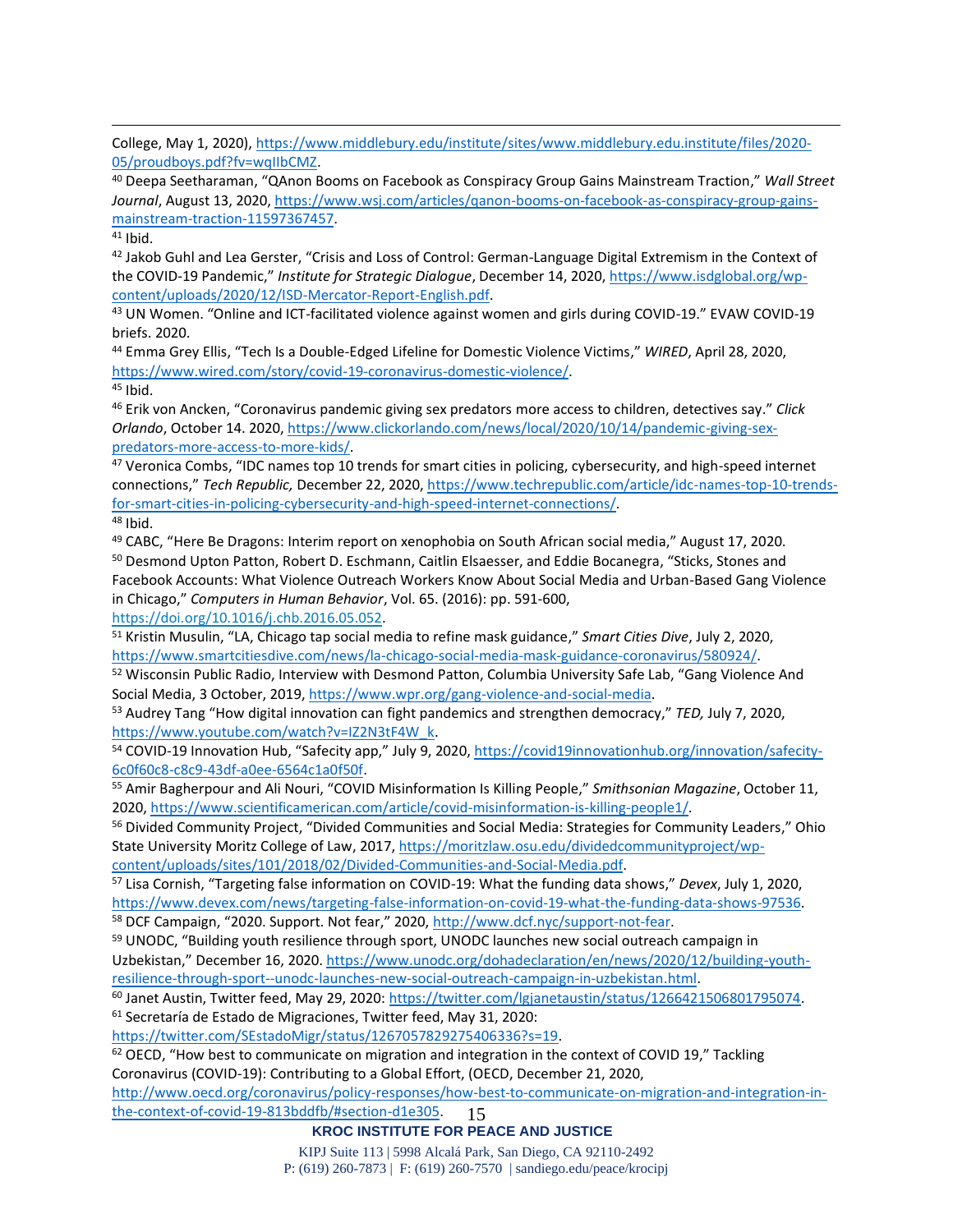<sup>63</sup> Judith Owoicho, "Spotlight Initiative Project launches social media videos on Gender-Based Violence," *Spotlight Initiative*, November 26, 2020[: https://www.spotlightinitiative.org/press/government-nigeria-and-spotlight](https://www.spotlightinitiative.org/press/government-nigeria-and-spotlight-initiative-launch-ideywithher-campaign-eliminate-violence)[initiative-launch-ideywithher-campaign-eliminate-violence.](https://www.spotlightinitiative.org/press/government-nigeria-and-spotlight-initiative-launch-ideywithher-campaign-eliminate-violence)

<sup>65</sup> United Nations Educational, Scientific and Cultural Organization (UNESCO), "Social Media Campaign to Combat Xenophia," 2020,

[https://en.unesco.org/sites/default/files/social\\_media\\_campaign\\_package\\_combat\\_xenophobia\\_related\\_to\\_covid](https://en.unesco.org/sites/default/files/social_media_campaign_package_combat_xenophobia_related_to_covid-19-en.pdf) [-19-en.pdf.](https://en.unesco.org/sites/default/files/social_media_campaign_package_combat_xenophobia_related_to_covid-19-en.pdf)

<sup>66</sup> Herman Wasserman, "Cultural factors are behind disinformation pandemic: why this matter," *The Conversation*, July 5, 2020, [https://theconversation.com/cultural-factors-are-behind-disinformation-pandemic-why-this-matters-](https://theconversation.com/cultural-factors-are-behind-disinformation-pandemic-why-this-matters-141884)[141884.](https://theconversation.com/cultural-factors-are-behind-disinformation-pandemic-why-this-matters-141884)

<sup>67</sup> UNICEF, "TikTok and UNICEF Launch the #ONhaVanVui Campaign to Encourage Users to stay happy at home infight against COVID-19," *UNICEF,* March 29, 2020[, https://www.unicef.org/vietnam/press-releases/tiktok-and](https://www.unicef.org/vietnam/press-releases/tiktok-and-unicef-launch-onhavanvui-campaign-encourage-users-stay-happy-home-infight)[unicef-launch-onhavanvui-campaign-encourage-users-stay-happy-home-infight.](https://www.unicef.org/vietnam/press-releases/tiktok-and-unicef-launch-onhavanvui-campaign-encourage-users-stay-happy-home-infight)

<sup>68</sup> Audrey Tang, "How digital innovation can fight pandemics and strengthen democracy," July 7, 2020.  $69$  Jayathma Wickramanayake, "Meet 10 young people leading the COVID-19 response in their communities," *Africa Renewal*, April 3, 2020, [https://www.un.org/africarenewal/web-features/coronavirus/meet-10-young](https://www.un.org/africarenewal/web-features/coronavirus/meet-10-young-people-leading-covid-19-response-their-communities)[people-leading-covid-19-response-their-communities.](https://www.un.org/africarenewal/web-features/coronavirus/meet-10-young-people-leading-covid-19-response-their-communities)

 $70$  Renjani Sari, "From Elections to COVID-Pandemic: How Indonesian Media are Combating False Information," *FaktaBaari*, May 30, 2020, [https://faktabaari.fi/from-elections-to-covid-pandemic-how-indonesian-media-are](https://faktabaari.fi/from-elections-to-covid-pandemic-how-indonesian-media-are-combating-false-information/)[combating-false-information/.](https://faktabaari.fi/from-elections-to-covid-pandemic-how-indonesian-media-are-combating-false-information/) 

<sup>71</sup> UN News, "UN launches new initiative to fight COVID-19 misinformation through 'digital first responders'," *UN News,* May 21, 2020, [https://news.un.org/en/story/2020/05/1064622.](https://news.un.org/en/story/2020/05/1064622)

 $72$  Katerina Salmela-Aro and Suvi Uotinen, "The pandemic is increasing the importance of digital skills – Digital literacy education is insufficient in many European countries," *University of Helsinki*, October 14, 2020,

[https://www.helsinki.fi/en/news/education-news/the-pandemic-is-increasing-the-importance-of-digital-skills](https://www.helsinki.fi/en/news/education-news/the-pandemic-is-increasing-the-importance-of-digital-skills-digital-literacy-education-is-insufficient-in-many-european-countries)[digital-literacy-education-is-insufficient-in-many-european-countries.](https://www.helsinki.fi/en/news/education-news/the-pandemic-is-increasing-the-importance-of-digital-skills-digital-literacy-education-is-insufficient-in-many-european-countries)

<sup>73</sup> Travis Sanchez, "Digital or Digitally Delivered Responses to Domestic and Intimate Partner Violence During COVID-19," *JMIR Public Health and Surveillance* vol. 6,3 (July 30, 2020),

[https://publichealth.jmir.org/2020/3/e19831/.](https://publichealth.jmir.org/2020/3/e19831/)

74 Brown, et al., "How Cities Are Leveraging Technology to Meet Residents' Needs during a Pandemic." <sup>75</sup> Noel Philipps, "Coronavirus: Police prepare for post-lockdown gang violence fueled by social media," *Sky News*, May 29, 2020, [https://news.sky.com/story/coronavirus-police-prepare-for-post-lockdown-gang-violence-fuelled](https://news.sky.com/story/coronavirus-police-prepare-for-post-lockdown-gang-violence-fuelled-by-social-media-11995912)[by-social-media-11995912.](https://news.sky.com/story/coronavirus-police-prepare-for-post-lockdown-gang-violence-fuelled-by-social-media-11995912)

<sup>76</sup> Christopher Tidey, "UNICEF and Microsoft launch improved, scalable technology to protect vulnerable children and women amid rise in domestic and gender-based violence due to COVID-19," *UNICEF*, December 2, 2020, [https://www.unicef.org/press-releases/unicef-and-microsoft-launch-improved-scalable-technology-protect](https://www.unicef.org/press-releases/unicef-and-microsoft-launch-improved-scalable-technology-protect-vulnerable-children)[vulnerable-children.](https://www.unicef.org/press-releases/unicef-and-microsoft-launch-improved-scalable-technology-protect-vulnerable-children)

<sup>77</sup> Flora Tsapovsky, "Israeli Hackers Develop Tech to Combat Domestic Violence," *WIRED*, August 6, 2020, [https://www.wired.com/story/israeli-hackathon-domestic-violence/.](https://www.wired.com/story/israeli-hackathon-domestic-violence/)

<sup>78</sup> Saahas Homepage, 2020, available at [https://www.saahas.space.](https://www.saahas.space/)

<sup>79</sup> SafeSpace Homepage, 2020, available at [https://www.vibrant.org/safespace/.](https://www.vibrant.org/safespace/)

80 WHO. "Innovation at the core of COVID-19 response: If refugees can't reach health services, health services will come to them," *WHO Regional Office for Europe,* July 20, 2020,

[https://www.euro.who.int/en/countries/turkey/news/news/2020/7/innovation-at-the-core-of-covid-19-response](https://www.euro.who.int/en/countries/turkey/news/news/2020/7/innovation-at-the-core-of-covid-19-response-if-refugees-cant-reach-health-services,-health-services-will-come-to-them)[if-refugees-cant-reach-health-services,-health-services-will-come-to-them.](https://www.euro.who.int/en/countries/turkey/news/news/2020/7/innovation-at-the-core-of-covid-19-response-if-refugees-cant-reach-health-services,-health-services-will-come-to-them) 

81 National Compadres Network, "About the Healing Generations Project," 2020.

[https://www.nationalcompadresnetwork.org/institutes/healing-generations/.](https://www.nationalcompadresnetwork.org/institutes/healing-generations/) 

82 Safe Lab, "Creating a Digital Social Worker for COVID-19," Columbia University, 2020,

[https://safelab.socialwork.columbia.edu/research-projects/integrating-emotional-stories-online.](https://safelab.socialwork.columbia.edu/research-projects/integrating-emotional-stories-online)

 $64$  Ibid.